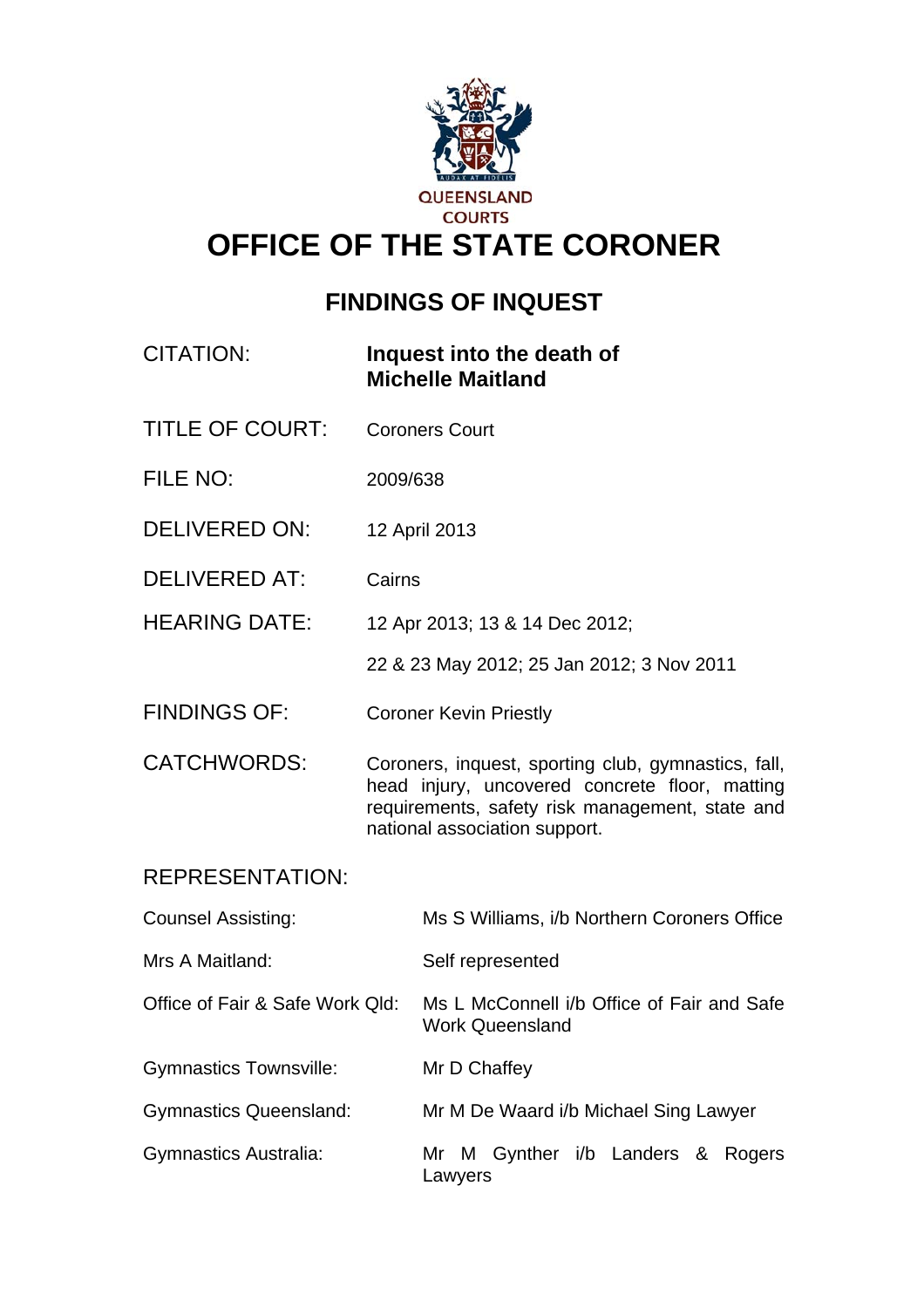#### *Introduction*

It is important to understand the statutory role of Coroner as well as the powers and limitations that affect how the Coroner discharges that role.

A Coroner is required to make findings as to how a person died, when the person died, where the person died and what caused the person to die.

A Coroner is precluded from including in his findings any statement or comment that a person is or may be guilty of an offence or civilly liable for something (s.45(5) and s.46(3)).

A Coroner may, whenever appropriate, comment on anything connected with a death investigated at an inquest that relates to public health or safety and ways to prevent deaths from happening in similar circumstances in the future.

On evening of 18 June 2009 19-year-old Michelle Maitland was participating in an Adults Class at Gymnastics Townsville under the supervision of coach, Robert Crane. On completion of a sequence on an apparatus known as the Tumbl Trak, she fell and struck her head on the concrete floor. Ms Maitland died in Townsville Hospital the next morning from a severe head injury.

To understand the narrative, an introduction is needed about Ms Maitland, Gymnastics Townsville, the Tumbl Trak, the coach Mr Crane and the nature of an Adults Class.

Ms Maitland was formerly active as a gymnast with Gymnastics Townsville. Her previous membership was in 2002 when she was a level 6 Women's Artistic Gymnast. She returned to the club to participate in Adult Classes on 23 April 2009 and regularly attended, with a couple of exceptions, twice a week.

Gymnastics Townsville was established in December 1996 and is administered by an elected Management Committee. It was affiliated with Gymnastics Queensland and Gymnastics Australia. The gymnastics programs are managed through a hierarchy of accredited coaches. Graeme Brown was the Coaching Coordinator. Head Coaches are appointed to each discipline and report to the Coaching Coordinator. Reporting to each Head Coach are a number of level 2, level 1 and trainee coaches. The court heard evidence from Ms Moss, Secretary and Immediate Past President, and Mr Wolfe, Treasurer and Coach. Like most clubs of this nature, most positions are filled with volunteers, often parents supporting the club that supports their children's sporting interest.

Adult classes are non-competitive recreational class available to people aged 13 and over. There are no pre-requisites and often participants are returning former gymnasts who prefer not to pursue the competitive path. Clubs commonly offer this class. There is no formal structure to the classes. Participants are encouraged to progress at their own rate under the supervision of accredited coaches.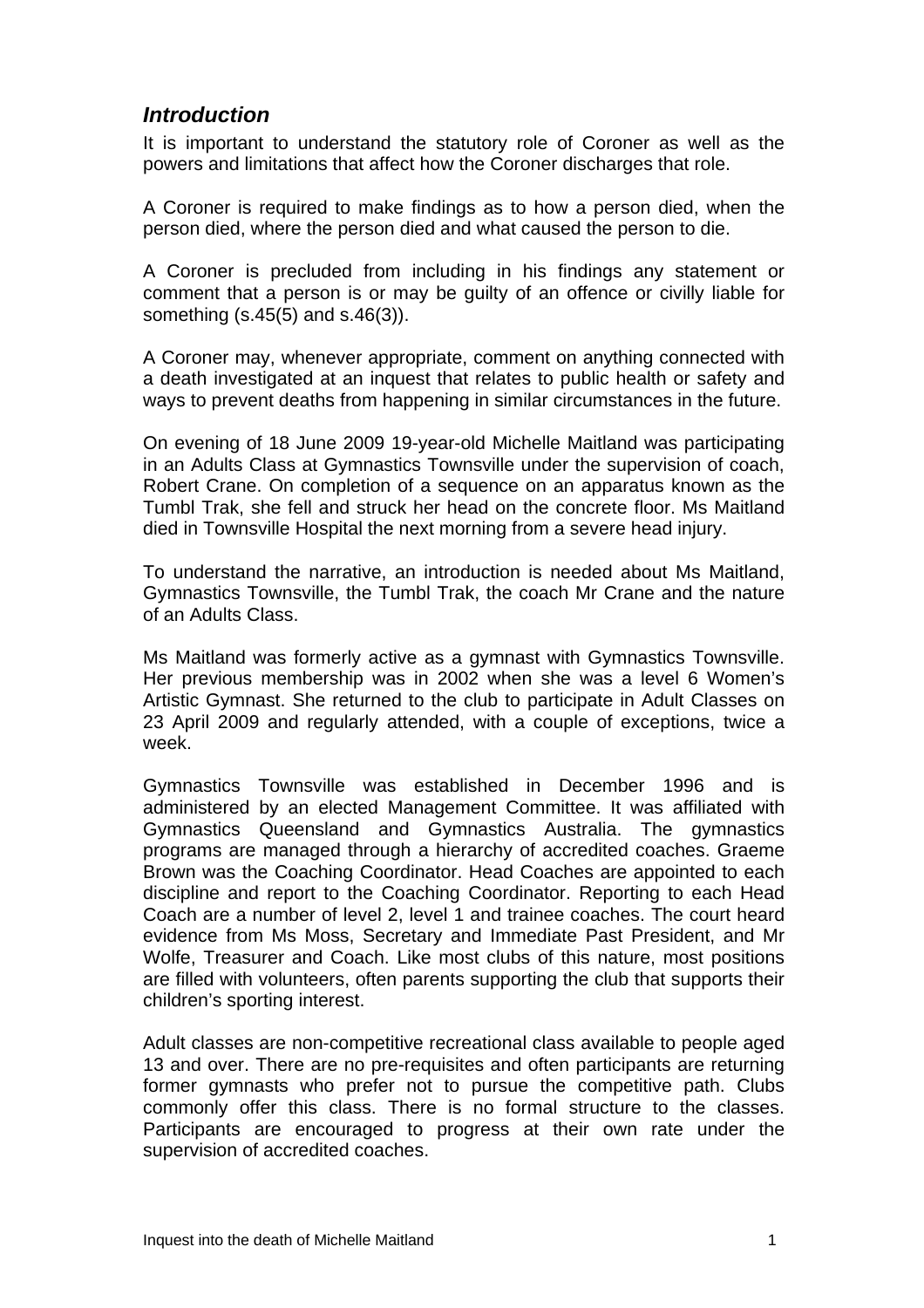Mr Crane was assigned to the Adult Class 2 years earlier. He was a former Level 9 gymnast (level 10 being the highest) and a past national champion. He was a Men's Artistic Level 1 coach and held a Men's Level 3 judging accreditation. He had over 5 years experience as a coach. He had completed various training workshops.

During the course of evidence, the inquest heard from Mr Brown, Coordinating Coach, and coaches, Mr Wolf, Ms Gilboy and Ms Dargan. Most of the coaches are casual employees of the club. They qualify through training programs provided by Gymnsatics Qld.

The Tumble Trak is a 10m long and 2m wide trampoline bed that is suspended 60cm from the ground. It was purchased in early 2008 from Acromat, the manufacturer. It is a training device. The landing zone was set up at the end of the Trak with 2 crash mats, each 1.8m wide and 3.6m long and 30cm thick, stacked on top of each other. There was additional matting (scatter mats) along both sides of the crash mats 90cm wide and 1.8m long and 5cm thick filled with dense foam. There is an issue about the usual presence and need for an additional scatter mat at the end of the crash mat.

A photograph of the Tumble Trak is shown in the Appendix. The area of concrete floor where Ms Maitland fell and the configuration of the matting at the time of the fall are also depicted.

There are a number of distinct skills within the sequence that Ms Maitland performed. A pictorial representation of each skill is provided in the Appendix including a round off, a flic (or flic flac), and a backward layout. An additional skill involved incorporation of a full twist into the backward layout.

#### *The Narrative*

A critical part of the narrative is addressed separately. There is an issue of fact I must resolve about what sequence of skills Ms Maitland was performing at the time of her fall. The evidence relevant to that issue is fully explored in a separate section of my findings.

At about 7.30 pm on Thursday 18 June 2009 the Adults Class started at Gymnastics Townsville. Mr Crane was the coach supervising the class. Ms Maitland was a participant. There were about 10 participants in the class.

After marking the roll, Mr Crane had all participants complete two laps of the gymnasium and then start the group stretching on the back floor. While the group stretched, Mr Crane spoke with a new participant explaining the rules as well as the fact that the class was not structured and there was no set routine. The new participant was told he was free to use any equipment that was not being used and if he wanted to learn any skills or needed help with anything, to see him. Mr Crane was in the practice of always ensuring any newcomer was supervised. He watched what they do and closely monitored their activities to gauge their experience and ability. Some participants moved to strengthening work while others went off to their chosen activity. Mr Crane monitored their activities to ensure they did them within their ability and in a safe manner. Mr Crane spent further time with the new participant who asked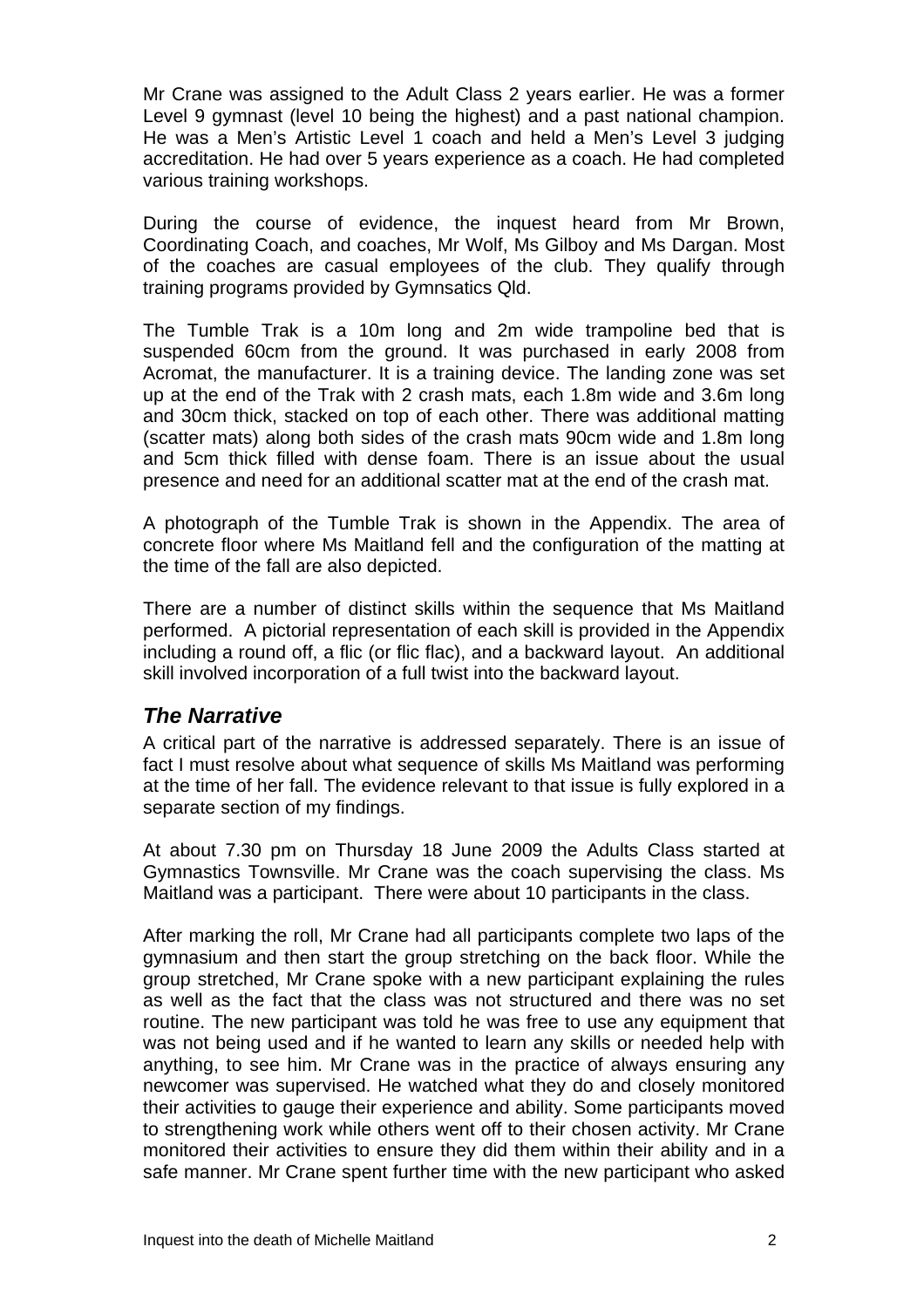to be taught how to perform a front somersault. Mr Crane went to an area known as the half floor situated next to the main floor and started teaching this skill. Mr Crane said he remained vigilant, keeping an eye on other participants. Mr Crane spent about 15 minutes with this new participant. While doing so, he saw another participant doing an activity he had not seen him do before. Mr Crane stopped that activity, called over that participant and made him do progressive activities for that manoeuvre until it was safe to him to continue by himself. Mr Crane also recalls assisting another participant with cartwheels on the main floor. Mr Crane then moved to the beams where he checked on the two men doing strength activities.

At this time, about 8.10pm, Ms Maitland was practicing a gymnastic sequence on the Tumbl Trak. She was taking turns with Ms Tacinta Thorogood. Mr Crane was positioned a few metres away from the end of the Tumbl Trak near another apparatus, the beam.

At the end of a sequence, Ms Maitland dismounted the Tumbl Trak with a particular manoeuvre and did not land correctly. She travelled backwards and beyond the crash mat, striking her head on concrete floor. Ms Maitland remained unconscious on the floor. An ambulance was called and transferred her to Townsville Hospital where she was admitted to the Emergency Department.

Dr Laurence Marshman was the on-call Consultant Neurosurgeon called to the Emergency Department in anticipation of her arrival. He arrived (8.50pm) shortly after Ms Maitland. He noted that she was intubated at the scene without sedation indicating she had no resistive brainstem reflexes. She remained intubated and ventilated on arrival and during his examination. Her Glasgow Coma Scale (level of consciousness 1-15 with 15 being highest) was assessed prior to intubation at 3, indicating no response to painful stimuli in terms of eye opening, motor response or verbalisation. She was in a deep coma with no observable brain function. Both pupils were dilated and did not react to light stimulus. There was significant bleeding from both ears. Blood pressure was difficult to maintain at satisfactory levels despite administering adrenaline. An urgent CT of the brain was performed shortly after 9pm. It showed widespread brain swelling and terminal brain herniation. Although there was a thin blood clot on the surface of the brain over the right convexity and small areas of bruising in the frontal regions, there was no mass lesion that could account for her condition nor amenable to surgical intervention. There were very significant base of skull fractures. An MRI was planned and arranged to confirm brain stem ischaemia. However, Ms Maitland was too unstable for the length of time required to perform that procedure. The MRI scanner was not a suitable environment to deliver critical care to an unstable patient. Ms Maitland was returned to the Emergency Department for stabilisation.

There were a number of consultants involved in treating Ms Maitland. Dr Geoffrey Gordon, Director of Intensive Care Medicine, was also called to assess Ms Maitland. He was present shortly after Ms Maitland's arrival. Both Dr Marshman and Dr Gordon independently concluded that Ms Maitland's prognosis was hopeless. An intracranial monitor was inserted, revealing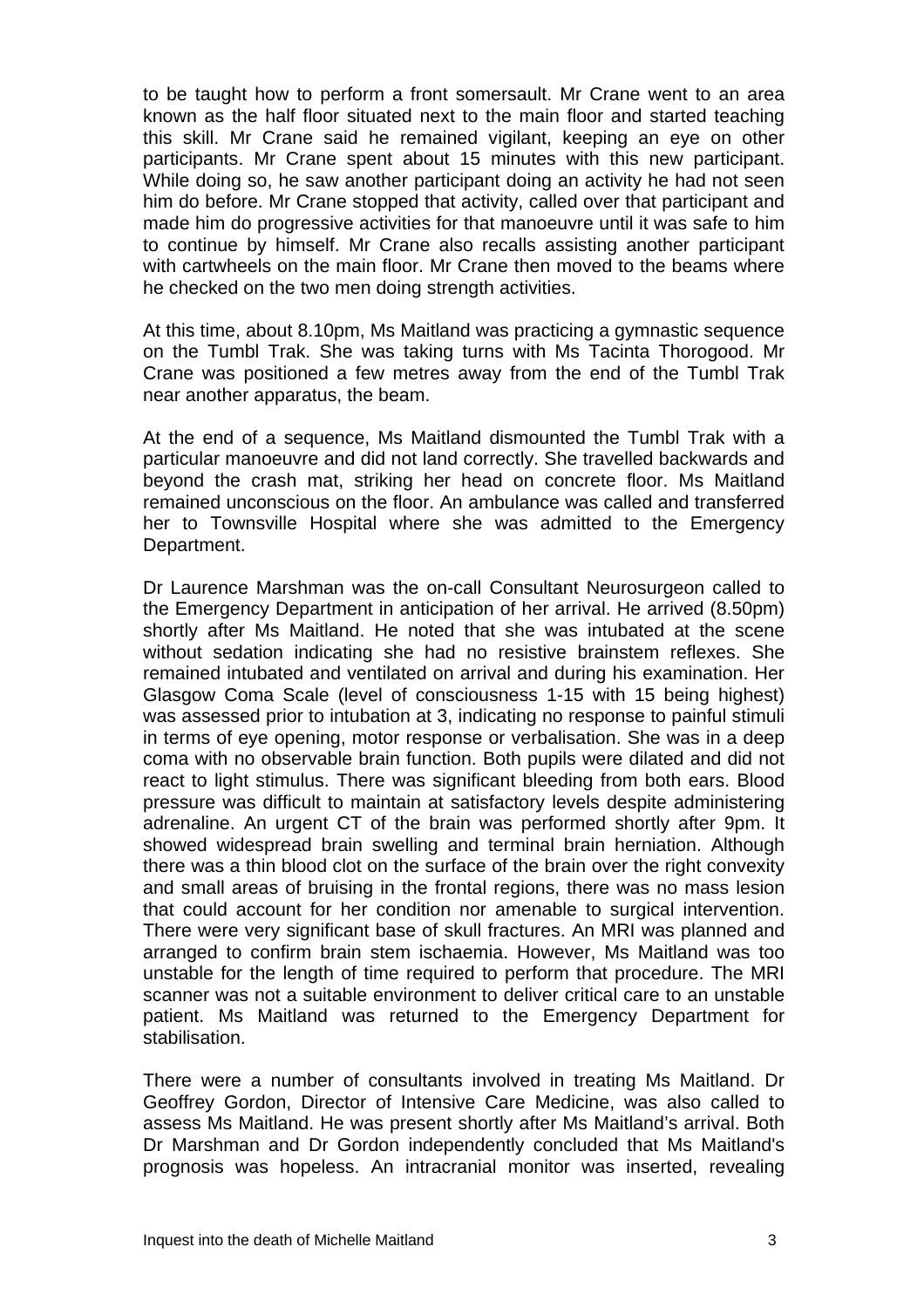extremely high intracranial blood pressure resulting in almost no cerebral blood flow. The prognosis was extreme ischaemia leading to ischaemic necrosis of the brain.

Later that night, Ms Maitland was transferred to the Intensive Care Unit. Dr Gordon developed a clinical care plan that his Registrar and nursing staff implemented. The aim was to aggressively attempt to resuscitate Ms Maitland's brain. Dr Gordon remained on-call and available to his staff overnight.

Throughout the night there was deterioration in Ms Maitland's condition. There was an increasing need for haemodynamic support through increasing doses of noradrenalin. The swollen nature of the brain and consequent herniation prevented blood from entering the brain.

At 5.30am Dr Gordon reviewed Ms Maitland. He noted that the intracranial pressure remained consistent with death, despite their efforts; the pathology had 'relentlessly deteriorated'. Death was inevitable. Dr Gordon met with Mrs Maitland and discussed his assessment. Ms Maitland was pronounced deceased at 6.10am.

#### *Post Mortem Findings*

On 22 June 2009 Professor Williams conducted an autopsy and certified that Ms Maitland died due to head injury due to a gymnastics accident. He confirmed she sustained a significant and fatal head injury. Macroscopic inspection revealed the scalp had an extensive area of bruising. The skull was extensively fractured. The brain had about 27gm of associated subdural haemorrhage with some subarachnoid haemorrhage. Some of the subdural haemorrhage was around the brain stem. There were extensive contusions of the frontal and temporal poles bilaterally, more severe at the left side. Histology confirmed severe contusions at the frontal and temporal poles bilaterally.

Toxicological testing of blood samples taken at autopsy detected the presence of Delta 9 tetrahydrocannabinol (THC) at the level of 0.014mg/kg and 11 nor delta 9 tetrahydrocannabinol acid at the level of 0.034mg/kg. There was an anomaly in the toxicological testing of ante-mortem samples attributed to taking of the plasma sample in a tube containing Gel Coat that absorbs THC rendering the plasma negative for this active ingredient. The tube is designed and used in hospitals for clinical diagnostic purposes and not for testing for recreational drugs such as Cannabis.

Professor Williams concluded that Ms Maitland had used cannabis and the levels equate to mild intoxication.

In a statement prepared to assist Workplace Health and Safety in its understanding of his conclusion about intoxication, Professor Williams reported: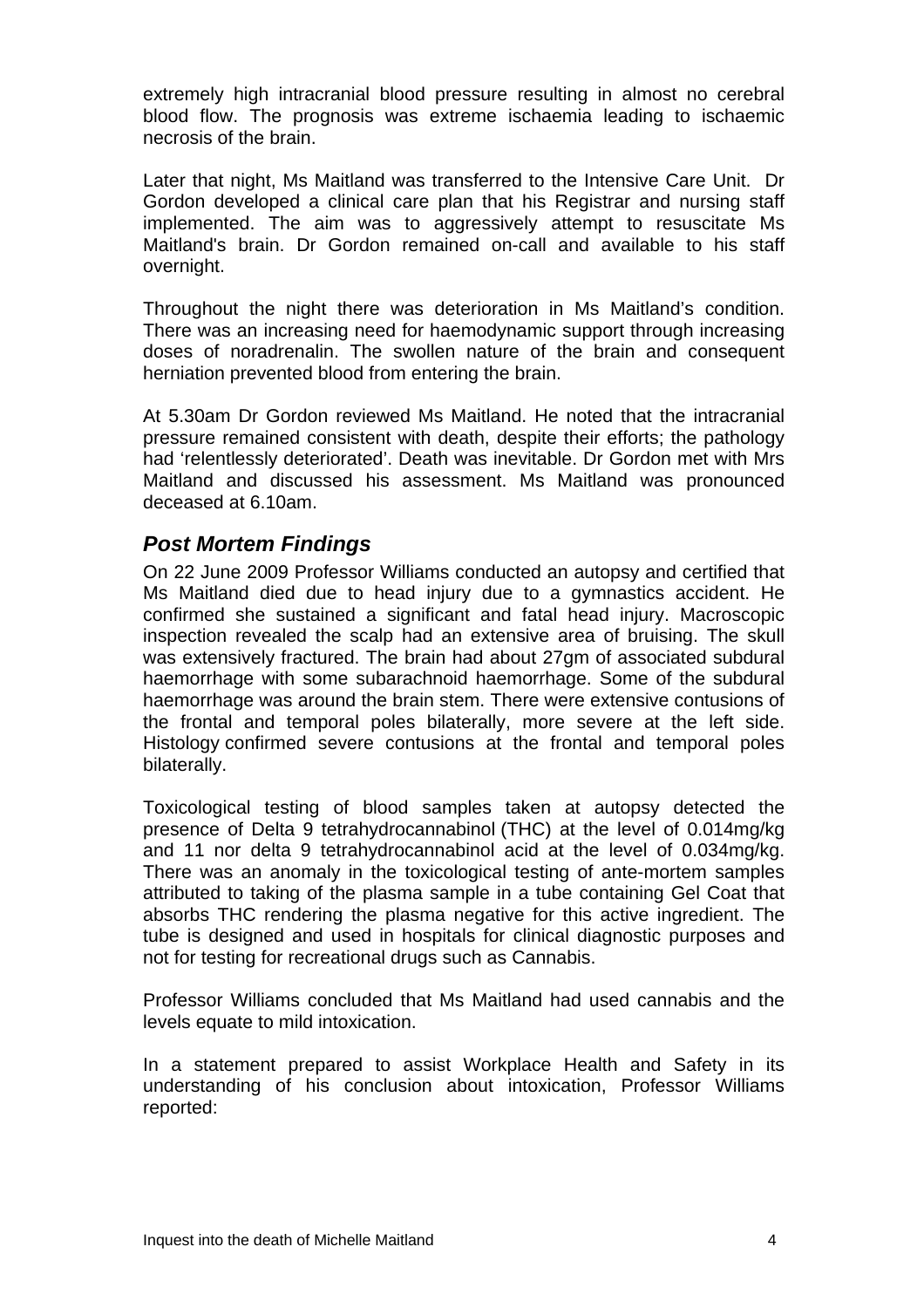- Cannabis contains a number of substances that have psychoactive effects, the predominant one being delta-9-tetrahydrocannabinol (THC).
- Although Cannabis is taken for its relaxation promoting euphoric properties, the accompanying effects include altered time and distance perception, decreased concentration and impaired learning. These effects are relevant to a person performing gymnastics.
- Studies of the effects of THC on drivers show increased tendency to be distracted, poorer judgement, and difficulty concentrating. However, some drivers actually improved in performance after the cannabis dose. Some subjects had improved ability to focus concentration on tasks for short periods of time and perform quite well.
- The blood level of THC can be converted to other units for comparison with known levels that affect impairment. A level of 0.014 mg/kg equates to 14 micrograms per litre, which equates to 14 nanograms per millilitre. It is recognised that a level of THC of <1 nannogram per millilitre does not cause impairment; and about 9-10 nanograms per millilitre equates to the degree of impairment produced in the range 0.05 to 0.08 blood alcohol concentration. Therefore, Ms Maitland had a level of cannabis equating to being intoxicated at the wheel of a car and the level of that intoxication equates to 'mildly intoxicated'.

Dr Fisher is a Forensic Medical Officer who routinely provides reports to assist police officers and courts to understand and interpret drug levels and their likely effects. Dr Fisher reviewed the autopsy report including toxicological information and the medical records of Ms Maitland.

Dr Fisher explained the relationship between THC and 11-nor delta 9 tetrahydrocannabinol-9-carboxylic acid (THCCOOH). THC is the active constituent of Cannabis. THCCOOH is produced through the break down of THC and serves only as a marker of past cannabis consumption.

Dr Fisher then reported:

- The level of THC found in Ms Maitland's samples were too high to be attributed to passive smoking.
- THC levels in blood can increase after death and this is more noticeable if the blood is collected from the chest cavity as opposed to a blood vessel in the leg (as was the case with Ms Maitland).
- Ms Maitland died in hospital and her body was transferred to the mortuary where she remained until the time of autopsy and blood collection. Any potential increase would not be great and unlikely to exceed a doubling. Therefore, the THC level at the time of her death was unlikely to be lower than .007mg/kg.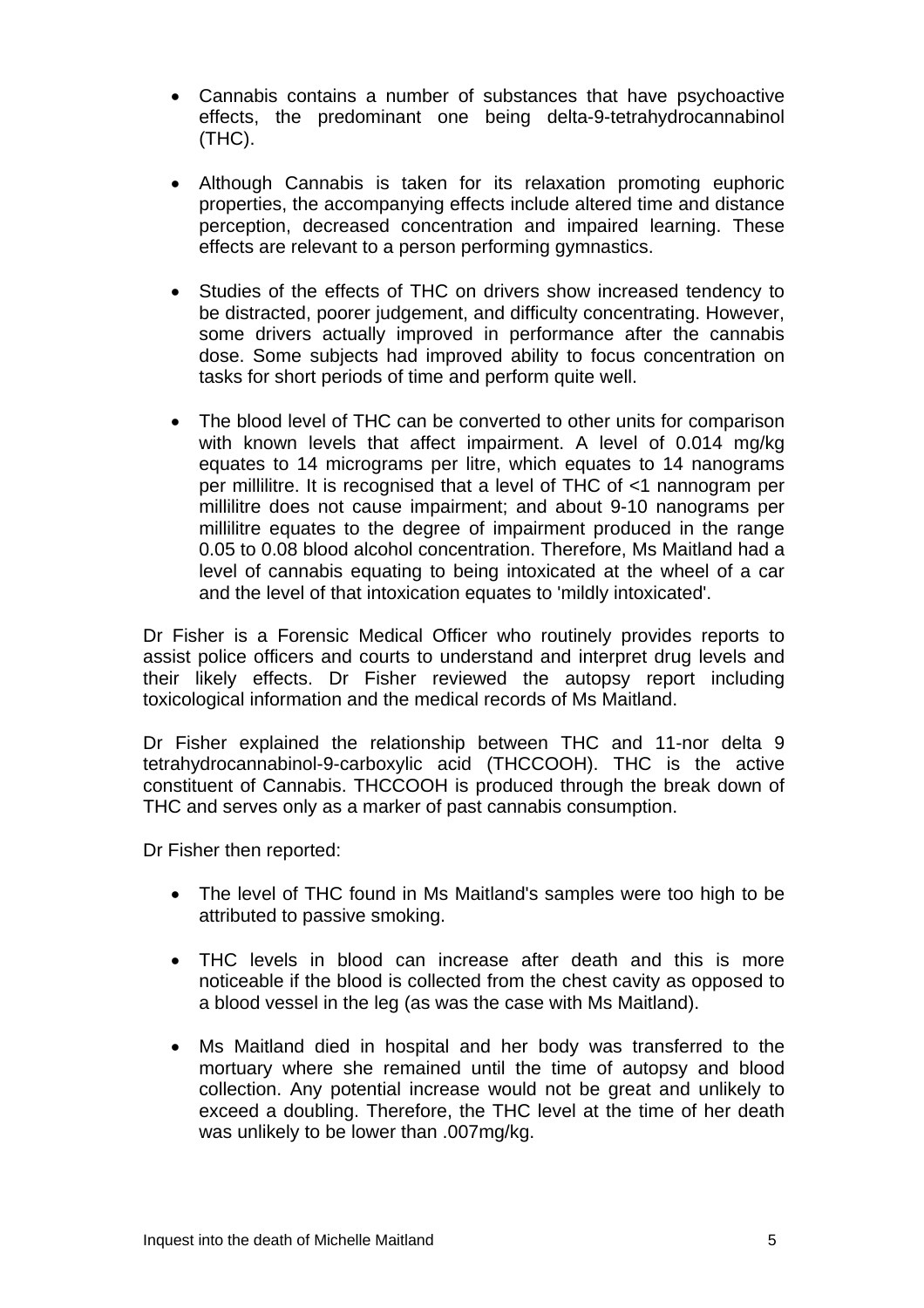- At the time of her fall, Ms Maitland had a high blood level of THC and would most likely have been adversely affected in terms of her psychomotor function.
- Studies demonstrate that about 35% of tests of psychomotor performance and cognition will show a performance decline at THC levels of 0.005mg/kg. Levels of THC at 0.007mg/kg and above are associated with maximal deterioration of performance testing.
- While research is mostly focussed on the psychomotor skills required to drive a car, the findings can be extrapolated to gymnastics because the psychomotor skills needed to perform gymnastics manoeuvres are of a higher order and therefore, more sensitive to deterioration from any cause be it tiredness, illness and drugs.

Dr Fisher concludes that at the time of the fall Ms Maitland had a high level of THC that would have been sufficient to interfere with her judgement and cause a deterioration in her psychomotor skills necessary for safe completion of complex movements with small margins of error.

Although the evidence of the witnesses that saw Ms Maitland performing his sequences did not notice any behaviour, movement or other signs of impaired function, I must conclude that Ms Maitland was at a greater risk of an error of judgement and less precision and coordination in her finer physical movements. To an unquantifiable degree, her intoxication likely contributed to the failure to properly execute the sequence she was performing.

# *The Sequence Performed*

There is a conflict on the evidence as to the sequence of skills that Maitland performed at the time of the fall. It is important to determine the sequence to better understand how the incident occurred to inform any investigation of the hazards and risks associated with that sequence and the adequacy of the control measures used to mitigate those risks.

Ms Tacinta Thorogood was a fellow participant in the Adult Class who was training alongside Ms Maitland that evening. She was 16 years of age and started gymnastics at aged 4. She continued in the sport since then with the exception of a two-year break that ended on resuming with Gymnastics Townsville in early 2008. She expressed an interest in coaching and started as a 'buddy coach', a prelude to achieving formal qualifications. Ms Thorogood started participating in adult classes in July 2008, becoming more regular in 2009 attending both Tuesday and Thursday classes.

Ms Thorogood was not available to give evidence at the inquest. However, she provided a number of statements. The first was to Gymnastics Townsville shortly after the event. It was a brief statement she prepared at the Clubs request. She later provided another statement after an interview with an insurance loss adjuster. She also participated in a recorded interview on 15 April 2010 with legal counsel for the Club in preparation for defending a workplace health and safety prosecution.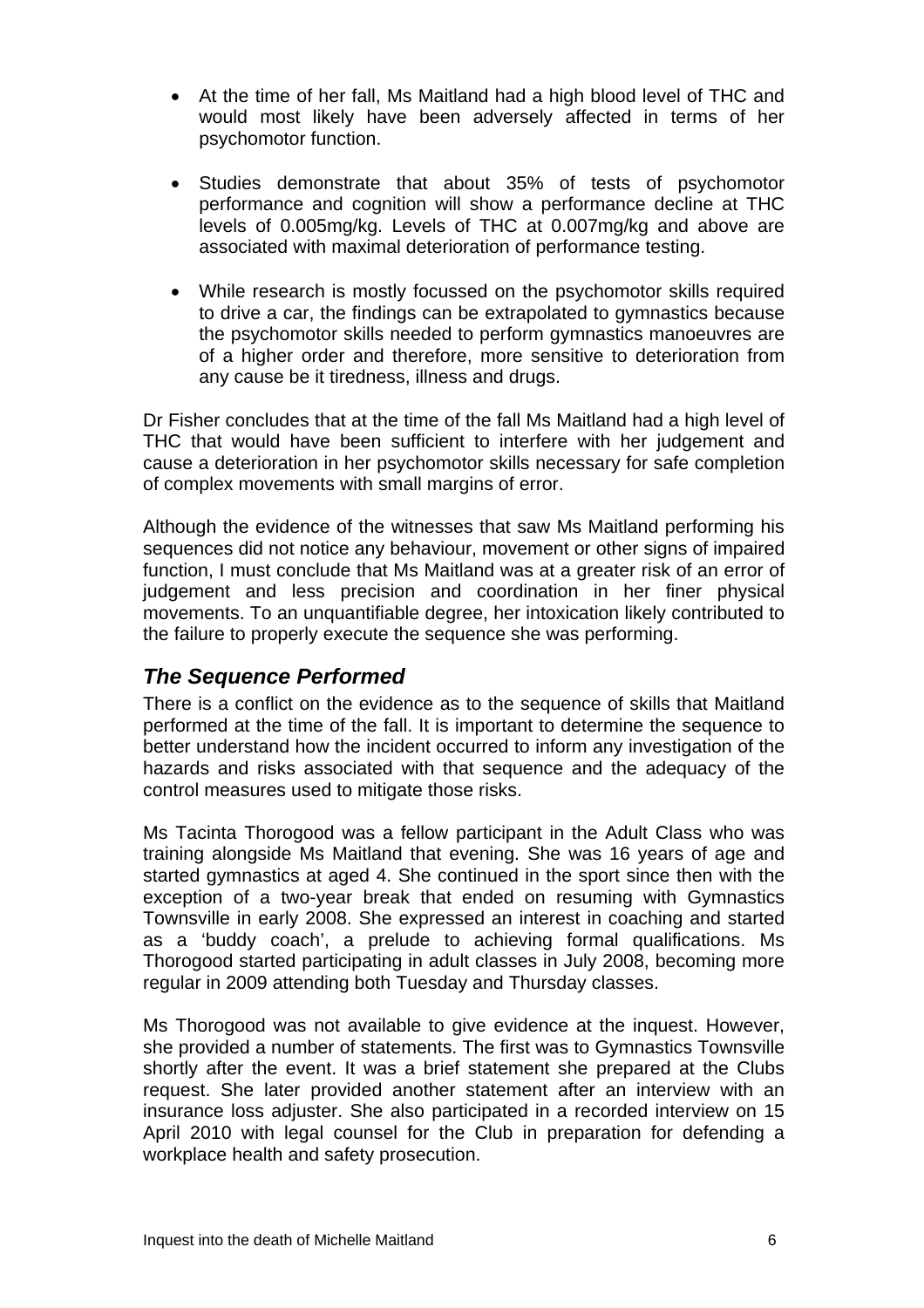In her statement dated 20 May 2012, Ms Thorogood recalls Ms Maitland working on the Tumbl Trak, performing a round off, flick layout. Also, she stopped at the end of the Trak and did a standing full backward twist. Ms Thorogood recalls Mr Crane 'pulled her up' for leaning too far back during her take off and her arms were not in the right position when she twisted. When the fall happened, Ms Thorogood saw Ms Maitland perform a round off flick and then go straight into a full twist layout. She said that Ms Maitland had not previously connected the full twist and believes that she 'chucked it in'. Ms Thorogood said that she didn't do the twist with the correct technique as she was leaning too far back as she had done earlier in the night and went into the twist 'way too late'. As to the landing, Ms Thorogood saw Ms Maitland's feet connect just inside the yellow crash mat. She had so much momentum and speed she just went backwards on the concrete floor.

Ms Thorogood remembered the concrete floor was exposed earlier in the day. She recalled thinking before the fall whether or not she should put a mat down because she had performed a front somersault and over rotated, landing then stepping on the green floor on completion. She didn't think about it any further. The fact that Ms Thorogood went beyond the crash in performing a skill on the Tumbl Trak is significant.

Ms Thorogood has given consistent accounts of the earlier sequences and the final sequence. She is clear that Ms Maitland earlier performed one sequence involving a round off/flick/layout, stopping on the Trak, before moving to the end of the track to perform a full twist. It was only during the last sequence that she included the full twist layout on dismount.

Jessica Tubnor arrived early for cheerleader training to start at 8.30 so she sat and waited on the tiered seating. She was watching Ms Maitland 'because she was so talented'.

Ms Tubnor prepared a statement on 22 June 2009. She reviewed a further draft statement that was prepared based on an interview with an insurance loss adjuster. She made so modifications to that draft and accepted the modified statement as accurate. She gave evidence at the inquest.

Ms Tubnor recalls Mr Crane spending some time with Ms Maitland on the floor. She recalled Ms Maitland performing a number of runs on the Trak, performing similar tumbles or flips. She thought Ms Maitland was getting good height and 'pulling it off'. She never looked like she was struggling and always landed in the middle of the crash mat.

In her first brief statement, Ms Tubnor said that she saw Ms Maitland start at the end of the tumble track and perform three flips before launching from the end of the trampoline to complete her final flip which she described as more of a layout with a twist. She stated that Ms Maitland had developed a lot of momentum, sprung from the very end of the tramp and overshot her landing. Her feet landed on the large yellow mat about 50cm from the end but she had such momentum that they just touched enough to send her head toward the ground. She did not have time to put her hands down and landed directly on the right side of her head.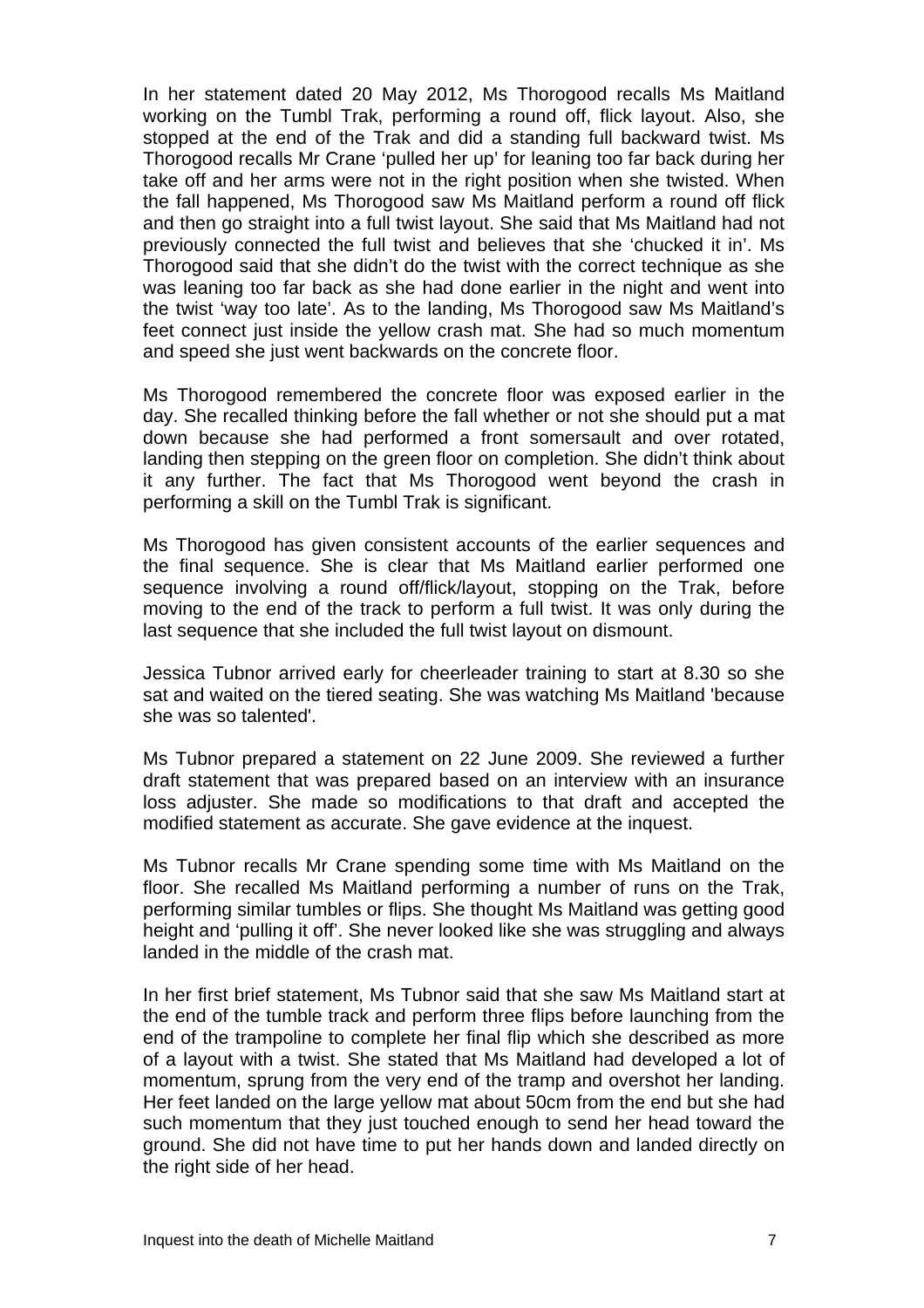Ms Tubnor said Mr Crane was only a few metres away but she thought he had his back to Ms Maitland, instructing other participants on the floor. However, Ms Tubnor was unable to be positive and considered it possible he turned around when he heard Ms Maitland tumbling on the Trak.

In her more detailed later statement, Ms Tubnor expanded on what she saw during the final run. She said that Ms Maitland incorporated a  $4<sup>th</sup>$  flip into the line of tumbles she was doing rather than just the 3.

"She started with a round off backhand spring. She then did what looked like another backhand spring, which by this time had taken her to the end of the tumbling trampoline. She did not stop or pause like she had done in the previous lines she was working on. She went straight into another backhand spring type flip with a bit of a twist in it. I am not sure what the precise gymnastics jargon is for it but it was like a twist but moving backwards. "

Ms Tubnor did not recall any of the earlier sequences connecting 3 flips culminating in her using the crash mat at all but was unable to be certain. Ms Tubnor did not recall Ms Maitland performing any twists in the earlier sequences. It was mainly round off backhand springs that she was connecting.

Robert Crane, a gymnastics coach, was supervising the Adult Class. On 22 June 2009, he gave a version of events to Inspector Ken Warren of Workplace Health and Safety. A statement was prepared and signed by Mr Crane. In that statement, Mr Crane gave this account of what happened:

"23. The skill that Michelle did prior to the incident was a straight body back flip with a twist. She had done this type of manoeuvre previously that night. We discussed how good she performed this manoeuvre and how she could improve her technique.

24. I made sure all the other team members were okay and Mr HO was still doing his activity. I then turned back to watch Michelle. I do not recall exactly where Michelle was but I remember seeing her on the tumble track ready to go.

25. She was starting to do a Round Off Flick Backward Layout. She moved down the track and performed the first part of the sequence which is the Round Off flick. She completed this sequence with no problems. I watched her moving into the layout sequence and her takeoff was fine. Her body was fine and tightly controlled, as she has always done on previous occasions. As she reached the end of the sequence she landed on the matt where the skill is expected to end. Her landing position was over rotated resulting in her body position angled backward slightly. I would estimate this angle to be about 20 to 30 degrees. From this position I saw her rebound from the mat.

26. By rebound I mean a tight body push from the surface of the mat. This caused her to spring backwards through the air at about slightly lower then hip height or to term it another way about a meter from the surface of the mat. I saw that her body was curved in what I would term a dish shape which gymnasts including Michelle know is the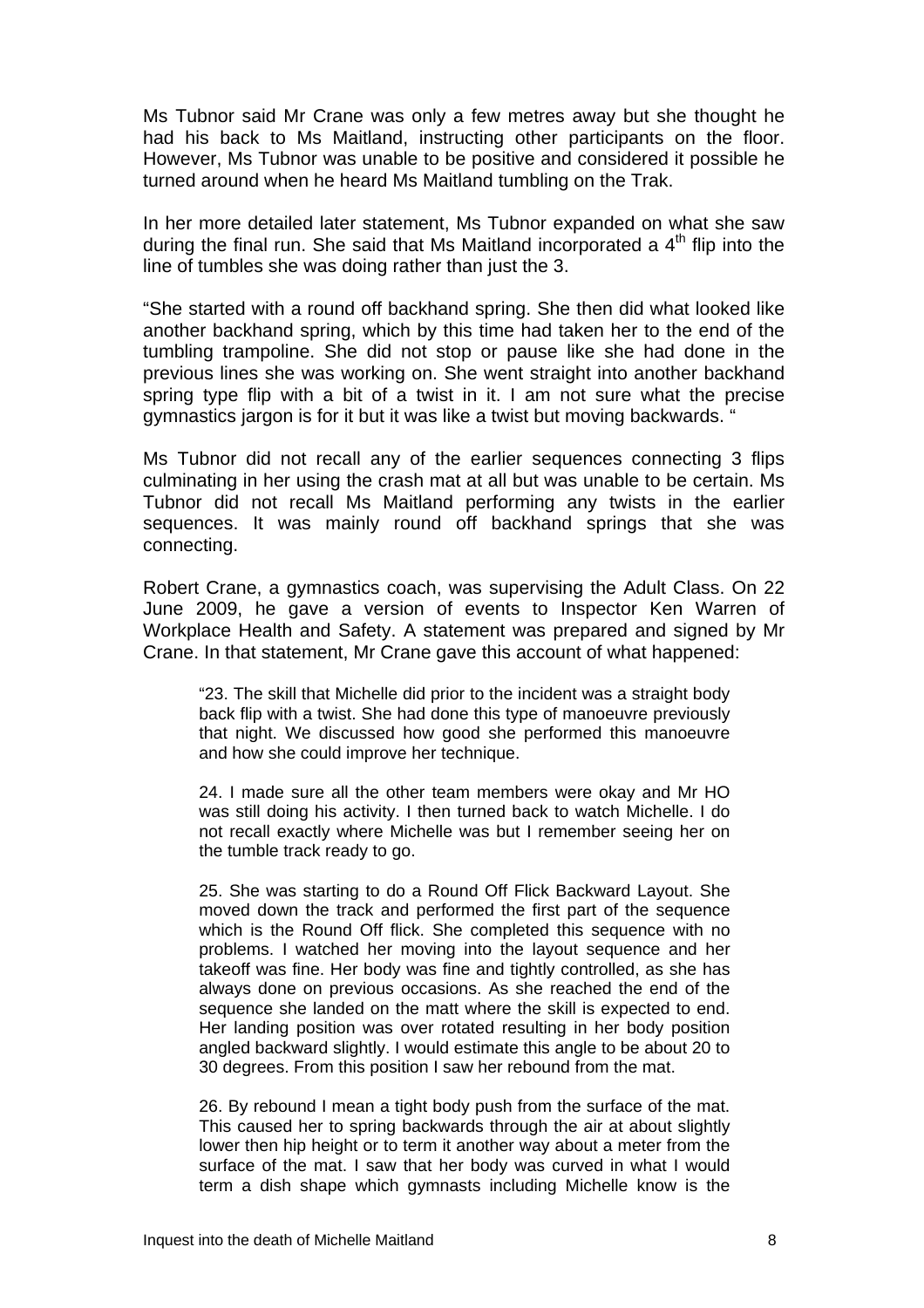strongest body control position. The rebound has caused her to land with the upper part of her body off the mat. When I say upper body I mean from the hip upwards. I saw the whole top of her body including her arms travel back with the upper part of her body.

27. I heard what sounded like a crumbling noise when her body came into contact with the concrete. I saw that once her upper body had hit the concrete flooring I watched her roll over her shoulders which resulted in a backward roll. I immediately went to her aid within 2 or 3 seconds. When I got to her she was Iving on her right side in a type of coma position except she had her arms out in front of her.

28. When this event occurred I was standing at level 7 to 10 competition beam on the floor side which approximately 3 meters from the mat where Michelle first land."

Mr Crane explained that Ms Maitland had been attending his adult class for over two months and that she had performed this manoeuvre a minimum of 30 times under his direct supervision without difficulty. He said there was nothing he could see which made her do what she did when she rebounded. He had never seen her rebound in that manner; it was uncharacteristic and totally unexpected.

Later, a draft statement was prepared for Mr Crane based on an interview with an insurance loss adjuster. At the inquest, Mr Crane adopted the contents of that statement as true and correct.

In that statement, Mr Crane said Ms Maitland was working on a round off flick back layout. He said he 'had his eyes on her' when she started about 1m from the start of the Trak, took a couple of steps, performed a round off and then a flick without any difficulty. When she took off into the back layout, he said she was fractionally above standard height and had a tight body. On landing about the middle of the crash mat, she over rotated and rebounded backwards. Her hip area landed on the far edge of the crash mat. Her head and upper body hit the concrete floor. Mr Crane said Ms Maitland did not perform a twist in this sequence of tumbles. In this statement, he focussed on her over rotation and rebounding with a straight body as the cause of the fall beyond the crash mat. He expressed the opinion that Ms Maitland should have collapsed her legs and rolled backwards as she was trained to do.

Mr Crane recalls Ms Maitland did some twists earlier in the evening and he instructed her on how to keep a tight body and focus on twisting. He recalls she was not completing neat twists. He also recalled she did some twisting in previous weeks but was not as competent at twisting as she was with other elements.

In evidence during the inquest, Mr Crane said he recalled Ms Maitland was performing a round off flick backward layout sequence as well as a standing backward layout with full twist<sup>[1](#page-9-0)</sup>. He made it clear that she had not earlier connected the round off flic layout sequence with a full twist<sup>[2](#page-9-1)</sup>. Ms Maitland

 $\overline{a}$  $1$  T 1-22

<span id="page-9-1"></span><span id="page-9-0"></span> $2$  T 1-31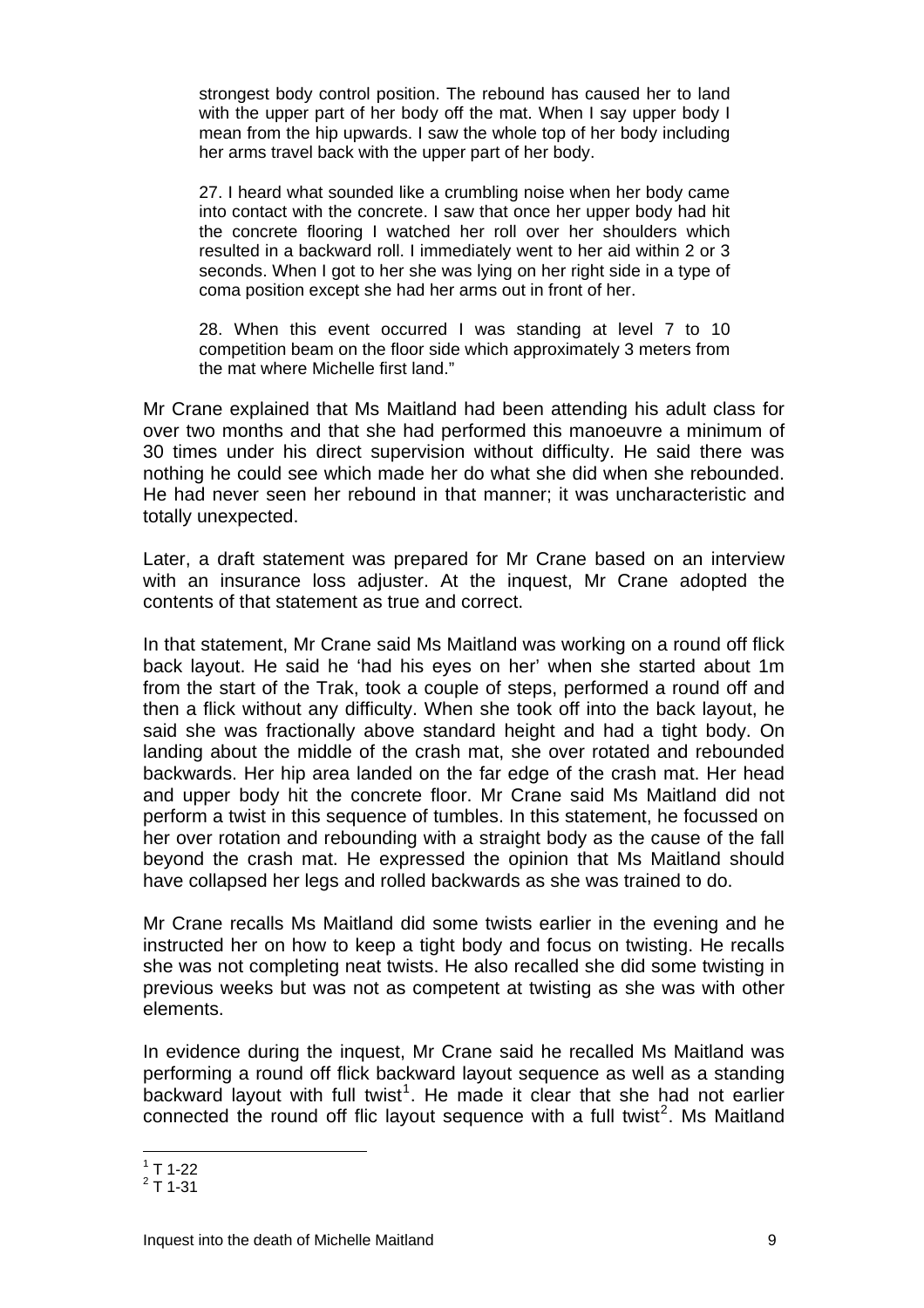had earlier practiced the standing layout full twist from a standing start near the end of the Trak with a few bounces to gain height whereas the round off flic layout sequence was performed from the start of the Trak. Mr Crane told the court that he recalled Ms Maitland performed each skill set about 2 or 3 times. The last skill performed before her final run was a standing layout full twist. However, Mr Crane was adamant that the last sequence she performed did not involve a full twist in the layout<sup>[3](#page-10-0)</sup>.

The evidence of Mr Crane and Ms Thorogood give about the earlier sequences are consistent. Ms Maitland was alternating between a round off flic backward layout and a standing backward layout with full twist. However, the evidence of each witness differs materially about the last sequence. Ms Thorogood describes a connecting of both of the practised sequences resulting in a round off flic backward layout with full twist. She also reports Ms Maitland not achieving the required position, having too much speed and momentum, landing late on the crash mat and falling backwards. Ms Tubnor's observations corroborate those of Ms Thorogood. Mr Crane denies any element of twist in the final sequence.

I find the version of Ms Thorogood more reliable. Her observations are more detailed and plausible. Her observation that Ms Maitland was 'leaning too far back as she had done earlier in the night and went into the twist way too late' offers an explanation for late landing was well as the greater speed and momentum. Ms Maitland was attempting to incorporate the full twist into the layout.

Mr Crane was supervising a number of participants at the same time. His attention was necessarily fractured and dispersed. His account is more consistent with a reconstruction based on a recollection of parts of the sequence combined with the expectation that Ms Maitland was performing and performed the same sequence as earlier. His interpretation of her landing was also coloured by these considerations.

While Mr Crane was more experienced at gymnastics, Ms Thorogood is sufficiently experienced to know what Ms Maitland was doing and to report it accurately. She had no other responsibilities to distract or dissipate her attention.

Therefore, I find that the final sequence Ms Maitland performed was a round off flic backward layout with full twist. Her speed and momentum carried her beyond the middle of the crash mat. Although her feet made contact with the crash mat, it was more in passing rather than a landing. She fell backwards and struck her head.

# *Management of Safety in the Use of the Tumbl Trak*

Mr Wolfe was involved in the working bee during which the Tumbl Trak was set up. He recalled there was some general discussion about rules regarding its use such as only one person on the Trak at a time.

<span id="page-10-0"></span> $\frac{1}{3}$  T 1-38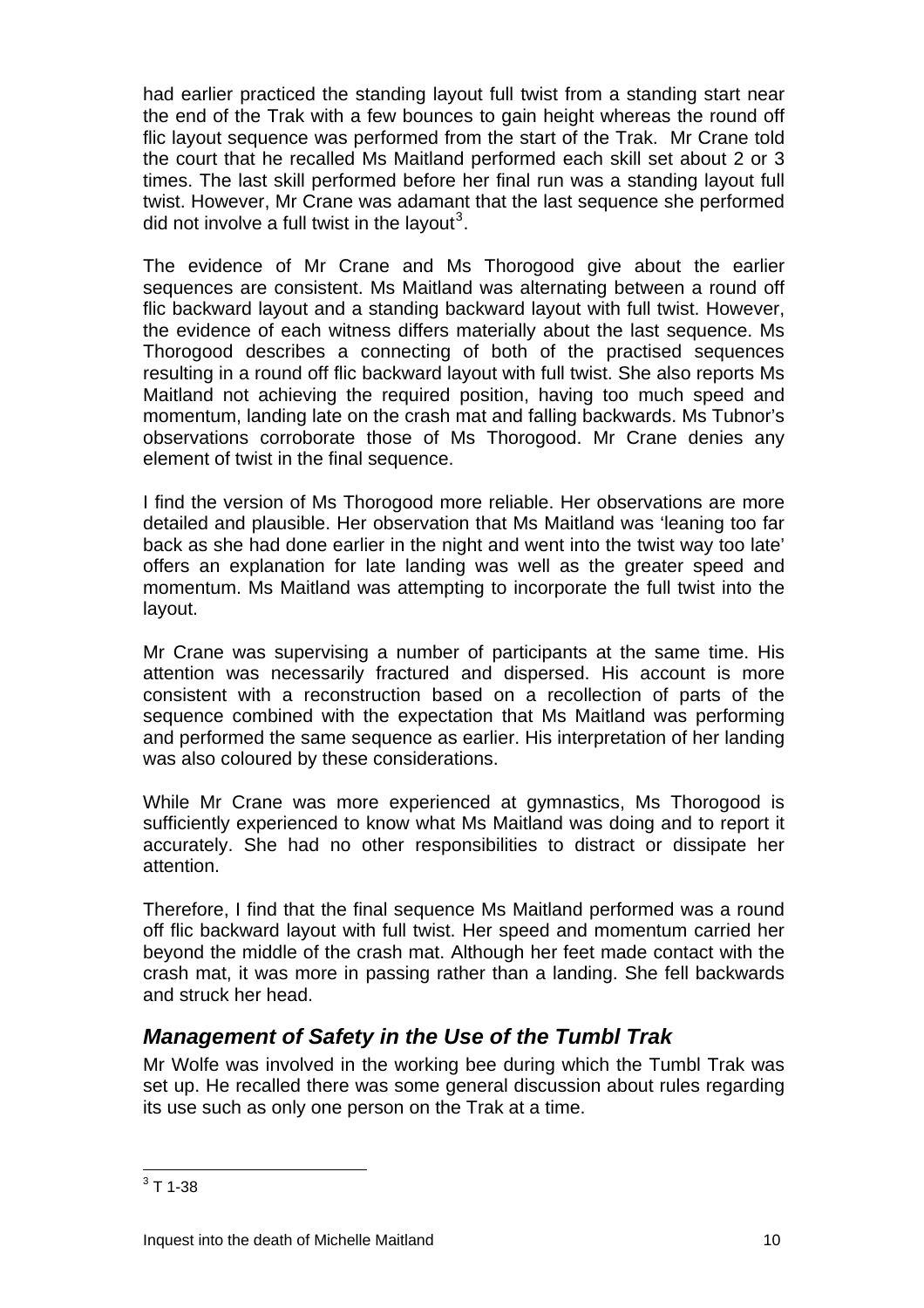Ms Gilboy was not present when the Trak was installed and did not recall any later group discussion amongst the coaches about how it was to be used. She said it was a like a trampoline, a common apparatus in a gymnastics centre. The rules were the same. Ms Gilboy was asked whether coaching staff were given any induction about how to use the Trak. She replied no. She was never told about any restriction on who could use it nor given any instruction about correct matting placement.

Mr Crane participated in the working bee when the Tumble Trak was set up. He did not recall any discussion about the hazards associated with its use, rules to be followed or matting arrangements.

Whatever the discussions, a risk assessment was not conducted to identify hazards, assess the associated risks and consider what control measures might be used, in particular, the matting requirements and coaches position. There was no attempt to develop and document safety procedures showing matting requirements and coaches' positions for incorporation into lesson plans. As will become evident, this was not an approach to safety management typically taken in gymnastic clubs. There was general reliance on the skills and knowledge base of accredited coaches. In other words, it was left to the coaches' individual experience and judgement.

Before Ms Maitland's fall, another gymnast at Gymnastics Townsville suffered a fall at the end of the Tumbl Trak.

Zoe Kaesehagen was 18 years of age when she fell. She provided a statement to police, which was admitted into evidence. She was not required for examination at the inquest. There was no issue about the fact of this incident. Ms Kaesehagen had a long history of involvement in gymnastics as a child. Keen to continue her sport in her adulthood, Ms Kaesehagen participated in adult classes at Townsville Gymnastics. In early 2009, she was using the Tumbl Trak during an adult class. Through previous experience with the Tumbl Trak, she was familiar with arrangement of mats. There was normally a crash mat at the end of the Trak. Ms Kaesehagen started to do 3-4 backflips and on reaching the end of the Trak, realised that there was no crash mat to break her fall. She landed heavily, falling backwards and striking her head. She felt pins and needles down her arms and through her body. Mr Crane was nearby and came to her assistance, giving her some ice for her head. She recalls Mr Crane commenting that she should have checked that the mat was there. He completed an incident report. She developed an 'egg' on the back of her head and experienced a headache till the next morning. Ms Kaesehagen reported that the mat had been moved by girls for use elsewhere. She doesn't say how she came to know this.

This incident is significant. Although it involves the absence of the critical crash mat as opposed to the additional matting beyond the crash mat, it does raise an issue about the need for control over movement of mats and the need for permanent matting.

How did the Club respond to this opportunity to extract and explore lessons to be learnt?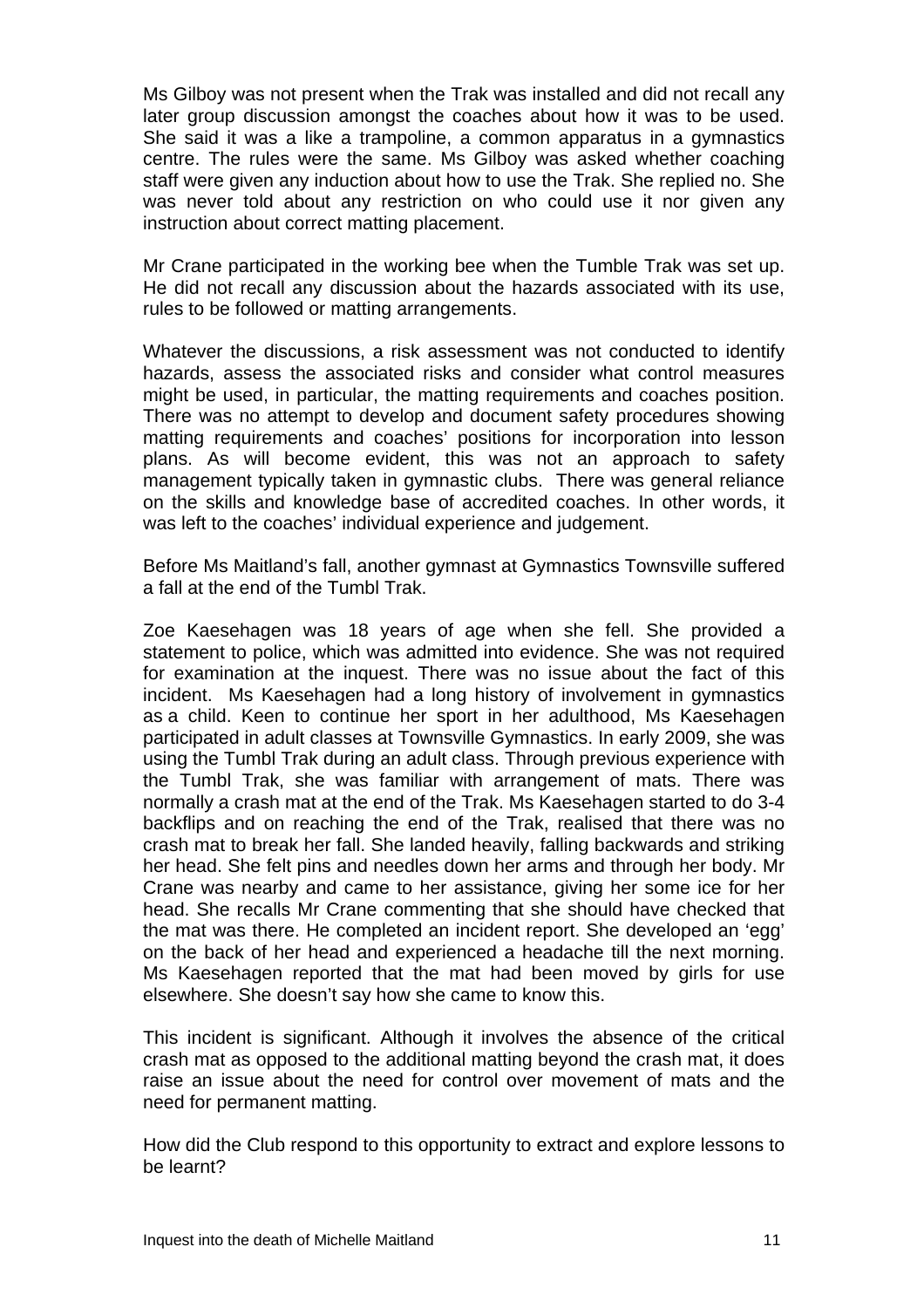Mr Crane remembers the incident and writing up an incident report. However, Mr Crane did not recall whether there was an investigation into the incident or any feedback to the coaching staff in terms of lessons to be learnt.

In evidence, Ms Gilboy said she was unaware of this incident.

Mr Brown was the Coaching Co-ordinator from early 2009. He was aware of the incident and said it was discussed at Committee level as well as with the coach involved. However, Mr Brown said the incident was not discussed with other coaching staff. In hindsight, Mr Brown conceded that other coaches might have benefited from knowing about the incident and the lessons learnt. He did not recall the Committee requiring any follow up action on his part.  $4$ 

Prior to Ms Maitland's fall, the coaching staff did not seem to consider there was a particular safety need for matting beyond the crash mat. During evidence and in their statements, comments and opinions were expressed about the need for the additional matting.

Ms Gilboy, a level 1 coach of Women's Artist Gymnastics, described the mat beyond the crash mat as 'like a floating mat' to be used where needed and that it was constantly moved around the gym. She said there was not a set spot for it. There were no rules about ensuring it was returned to the area near the crash mat. Ms Gilboy reported that there now was permanent matting in the area extending beyond the crash mat and there was no need for such a rule.

Ms Gilboy said that she had never required the extra mat beyond the crash mat. Her gymnasts had never landed beyond the middle of the crash mat and never had any fears or concerns about them going over the end. When asked about any difficulties experienced with gymnasts on the Tumble Trak, Ms Gilboy reported none. When asked specifically about gymnasts connecting skills, going 'too long' and missing a dismount; Ms Gilboy reported no difficulties as she would place herself at the end of the Tumble Trak in a position to grab them in the event that they have too much height or the like.<sup>[5](#page-12-1)</sup> I note that Ms Gilboy trained mostly gymnasts aged between 10 and 15 years.

Mr Brown expressed the opinion that two crash mats (on top of each other) at the end of the Tumble Trak was sufficient. He had never seen anyone overshoot the crash mats. Although he qualified the opportunity to make such observations by noting that it was a relatively new piece of equipment as at 2009.

Mr Wolfe addressed this issue in a statement, stating there were no official standards for landing zones for this particular apparatus. There were standards for competitive apparatus. Mr Wolfe compared it to the competitive tumble track (not trampoline) that is 25m long with a 30cm high sprung/foam/rod floor and a 10m dedicated run up area. This configuration

 $\frac{4}{1}$  T 3/38

<span id="page-12-1"></span><span id="page-12-0"></span><sup>&</sup>lt;sup>5</sup> T 1/82 line 30-40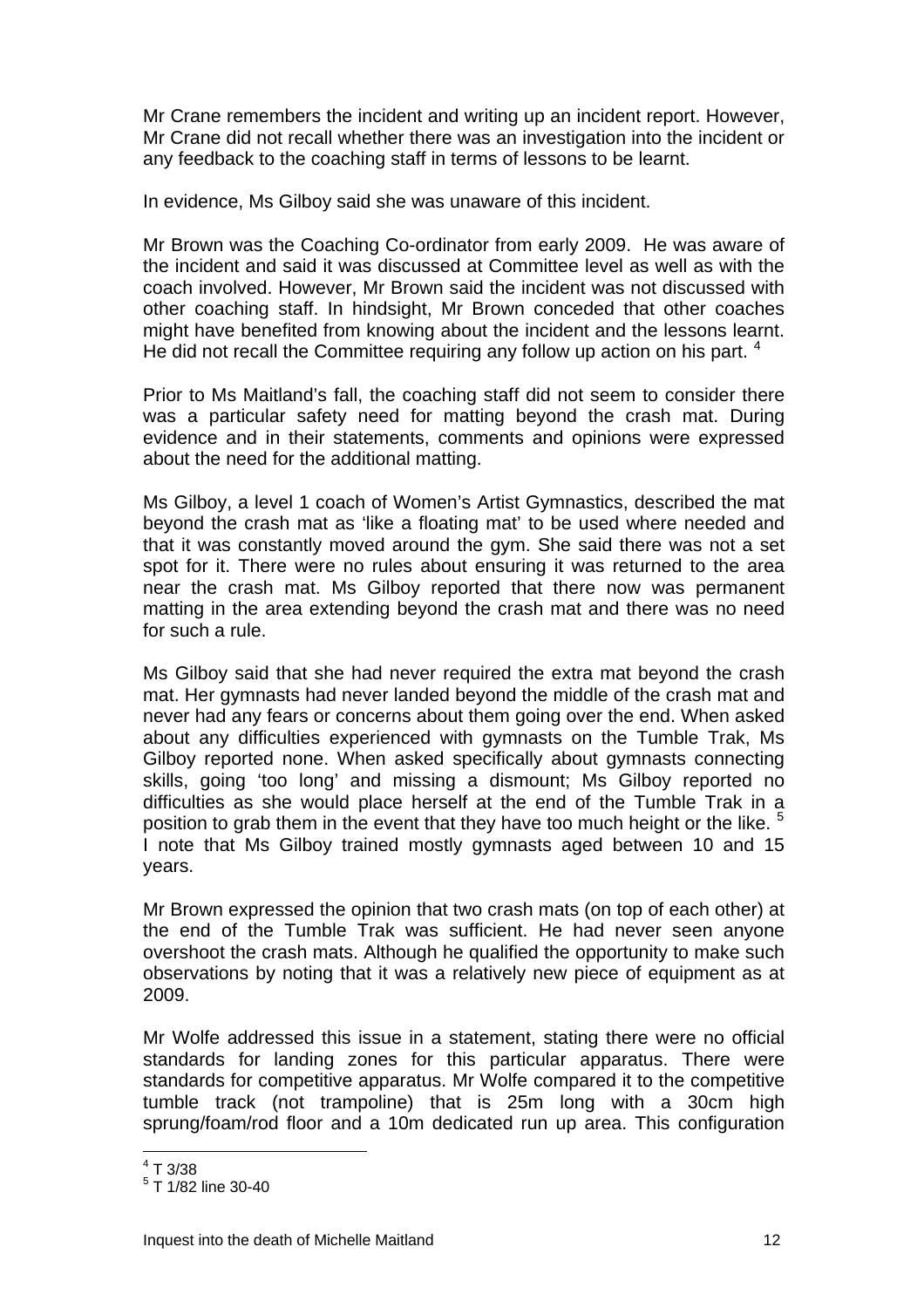allowed gymnasts to generate substantial speed, height and rotation. The requirement for a 6m by 3m landing area catered for that speed and momentum. Mr Wolfe said that the Tumble Trak is not designed to generate nor accommodate those levels of speed and momentum.

Mr Wolfe stated he had used the Tumble Trak in the past with a class while the area beyond the crash mats was uncovered. The 3.6m crash mats were always sufficient. However, if someone was a powerful tumbler or doing multiple saultos or twists where they are likely to continue rolling or go off line, then an additional mat was needed.

Mr Wolfe stated the matting set up was reasonable for what Ms Maitland was doing. However, in his statement dated 8 March 2010, Mr Wolfe said if Ms Maitland was performing multiple saultos, or elements with multiple twists he would have considered additional matting.

It is significant that Mr Wolfe qualifies his opinion about no need for additional matting by reference to what I describe as sequences that give rise to greater speed and momentum.

Investigation immediately after the fall revealed that the matting that previously covered the concrete surface where Ms Maitland struck her head was moved during an earlier class. Ms Gilboy, a Level 1 Coach of Women's Artist Gymnastics, was in the office at the time of Ms Maitland's fall. She responded when she heard Mr Crane calling for an ambulance. Ms Gilboy saw Ms Maitland lying on the concrete floor. During her evidence she described the mat previously in that position as 'like a floating mat' to be used where needed and that it was constantly moved around the gym. Ms Gilboy told the court that her class had used that mat earlier in the evening with the Tumble Trak and her 'girls' moved it to use as part of the set up for the vault.

As a consequence of Ms Maitland's fall, Workplace Health and Safety (WHS) issued a prohibition notice stopping any further use of the Tumbl Trak until a risk assessment was completed. A risk assessment was undertaken and as a consequence, further matting was placed around the Trak including permanent matting on the area beyond the crash mat where Ms Maitland struck her head.

Mr Brown reported that since Ms Maitland's fall there is a clearer demarcation between mobile mats that may be moved and permanent matting that is fixed in place with Velcro, making movement difficult even if someone tried.

I gained the distinct impression from hearing the evidence of the coaching staff that some remain of the view that the risk of a gymnast travelling beyond the crash mat is very remote. Others seem to take the view that however remote that possibility, additional matting is necessary.

I suspect the mixed views are due to excessive reliance on personal experience, a degree of denial and an absence of any understanding of the safety risk management process.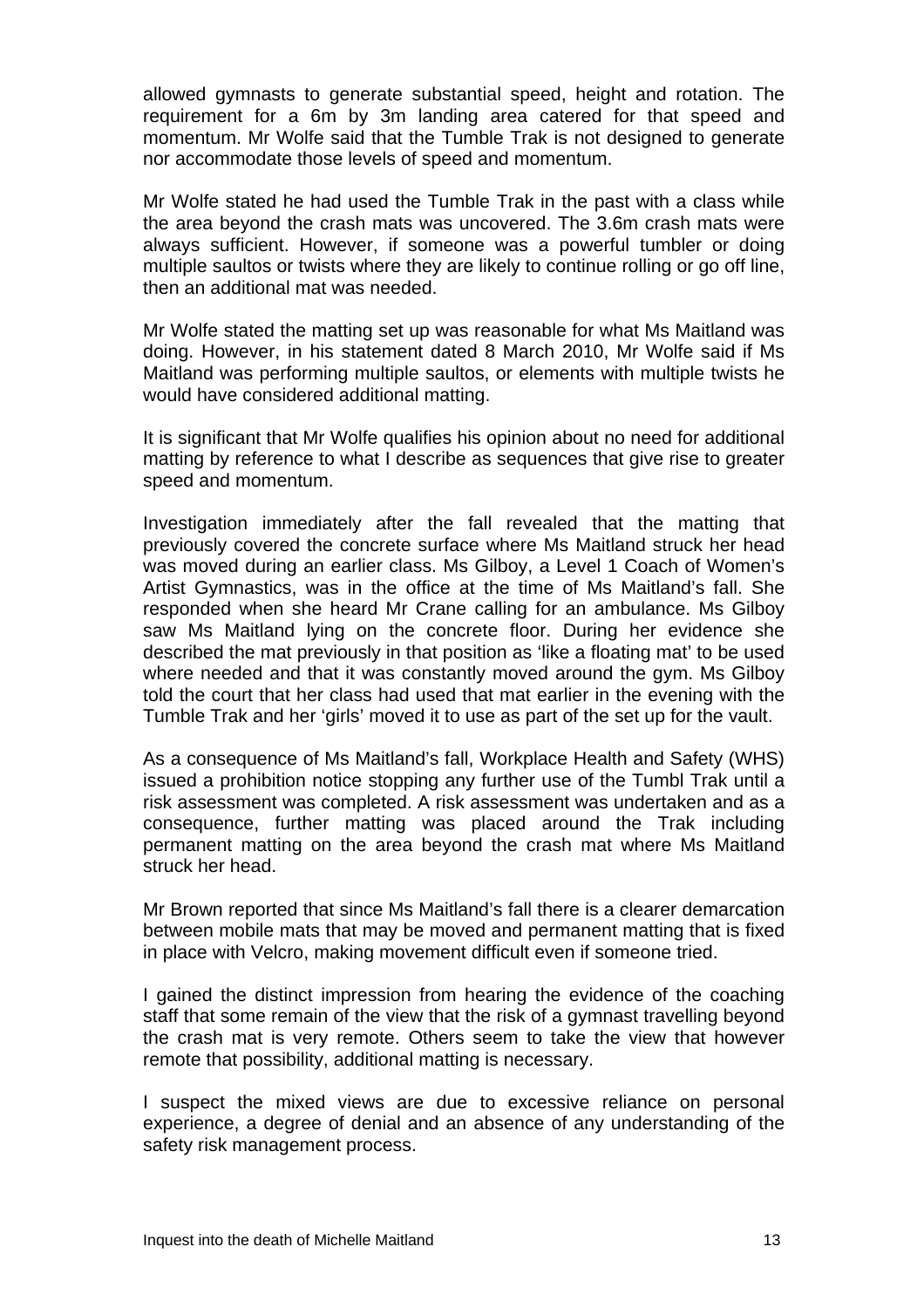Mr Crane reported that none of his training as a coach included risk management. He was taken through the risk management process from hazard identification, selection of control measures, implementation and then review. He did not recall any such training. He had not had the experience of conducting a risk assessment on a Tumble Trak and had not been present when others had discussed hazards associated with any particular apparatus and what control measures might be used to mitigate the associated risk. However, he did recall attending state squad clinics where there was discussion about skills being performed, the riskier areas of the skills and where mats were needed. <sup>[6](#page-14-0)</sup>

Mr Brown admitted he had never conducted a risk assessment on an apparatus and did not know how to go about conducting a risk assessment.

The evidence from the other coaches was to the same effect.

Mr Wolfe told the court that there were no procedures about the safe use of apparatus as it was expected an accredited coach had that knowledge base. (T 3/58) He also stated the degree of detail in lesson plans depended on the discretion and experience of the coach and the normally did not state the supervision and matting requirements. However, lessons plans are now required to show where the supervisor is to be positioned relative to the gymnast and the apparatus.

Notwithstanding the fact that risk assessments were subsequently done on each apparatus and shown to WHS, no member of the coaching staff had completed any training in conducting risk assessments. I have reviewed the risk assessment in the form of a 'Risk Management Plan'. The opportunity for improvement is clearly evident.

What sources of information were available about safe use of the Tumbl Trak other than personal experience or knowledge gained through training as a coach and coaching?

The Tumbl Trak Owners Manual from the manufacturer was admitted in evidence. It provided instructions on assembly of the apparatus. Additionally, under the heading Maintenance Checks, it set out periodic inspections required of the apparatus on a daily and weekly basis. There is also a section headed Safety Suggestions for Use of the Tumbl Trak. Paragraph 4 of that section read:

Explain to all new participants that the Tumbl Trak TM has more "spring" than most other tumbling surfaces, and that it should be approached with care. For example, it is very easy to overrotate skills on the Tumbl Trak TM. Tumblers may barely be able to perform these skills on another surface. Over-rotating tumbling skills on or off of the Tumbl Trak TM can be risky and dangerous. A shorter and easier approach to a tumbling pass (rather than a hard run) will usually be more than sufficient on

 $\overline{a}$ 

<span id="page-14-0"></span> $6$  T 1/60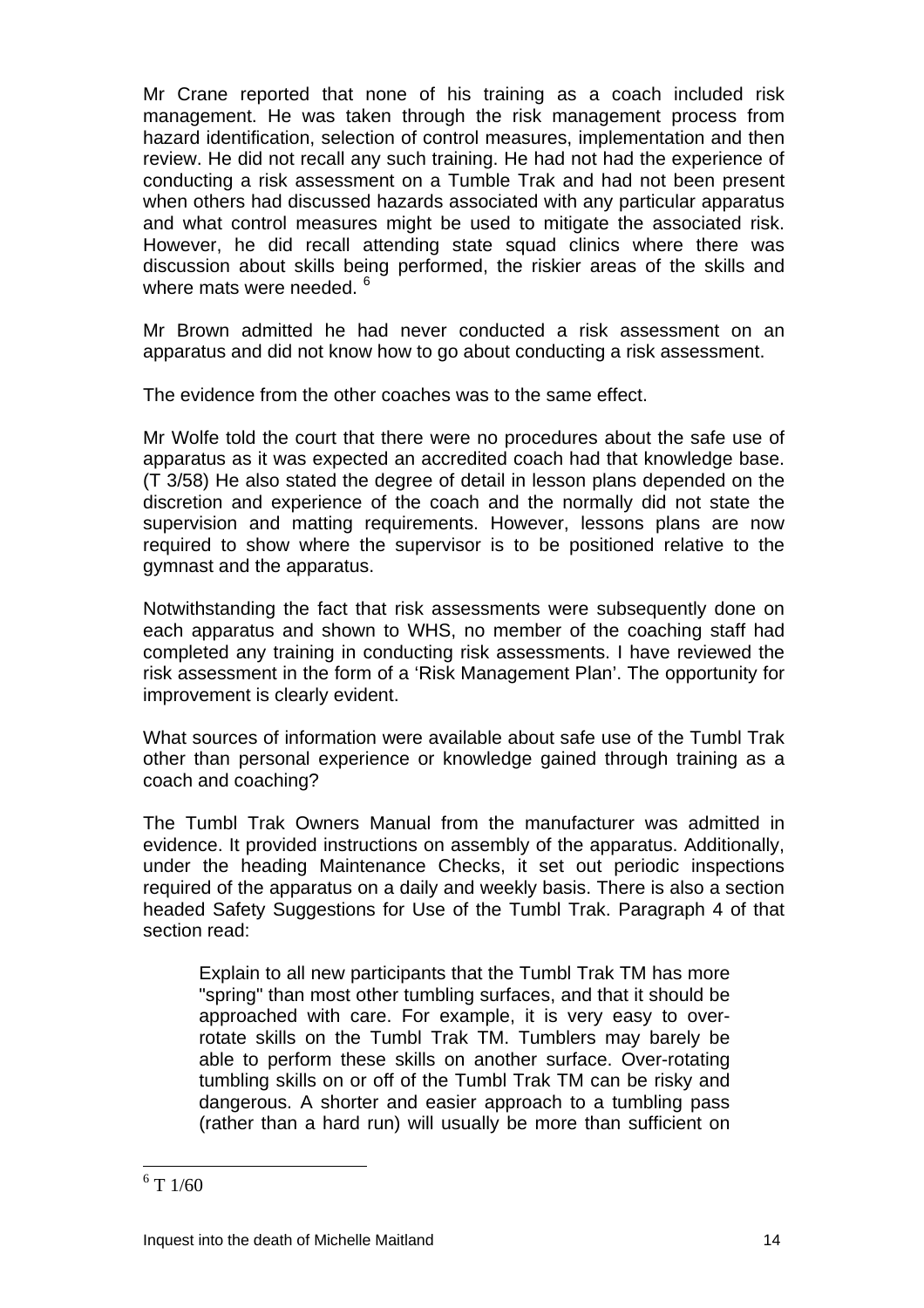the Tumbl Trak TM. Tumbling with 1.25" or 2" mats (such as panel mats or carpet-bonded foam) is an excellent way to slow down the tumblers and allow them to feel as if they are tumbling on a more traditional surface.

Paragraph 8 then states:

Because of the additional inherent risk, it is not recommended that anyone over the age of 18 should use this equipment.

Then the following appears in bold italics:

*Skipping steps in the progressions suggested above may be dangerous, because the participant may not be mentally or physically prepared to perform the skill safely. Neither the Tumbl TrakTM, spotters, nor mats are any substitute for proper training. Coaches should never assume that any of these can take the place of proper training. For proper technique please refer to the enclosed DVD or visit our Training Tips at www.tumbltrak.com.*

This material emphasizes the possibility of over-rotating and the need for progressive skill development under supervision. These aspects are well known to coaches. Although Ms Maitland was 19 years of age, the imposition of an age limit of 18 in the context of 'additional inherent risk' should not be interpreted as some arbitrary rule. However, it serves as a warning against gymnasts of increased weight and strength using the apparatus because of the implications for speed and momentum.

Mr Wolfe, who co-ordinated the working bee responsible for erecting the Tumbl Trak, denied seeing this material with the installation instructions.

Ms Moss was unable to say whether the Club kept manufacturers instructions for each apparatus but if it did, they were likely kept in a filing cabinet in the office. She was unaware of whether that material was accessed by coaches. She also reported that there was no documented way to set out matting, which was left to the discretion of the individual coaches.

It was not established what information the manufacturer provided with the Tumbl Trak or was accessible via its website at the time of installation. There was confirmation that the Tumbl Trak depicted in this information was the same as that installed.

Again, coaches were overly reliant on personal experience and did not access safety information available from the manufacturer.

#### *The Role of Coach as Safety Manager*

The Coach is pivotal to management of safety in gymnastics. In addition to fully understanding the hazards and control measures associated with a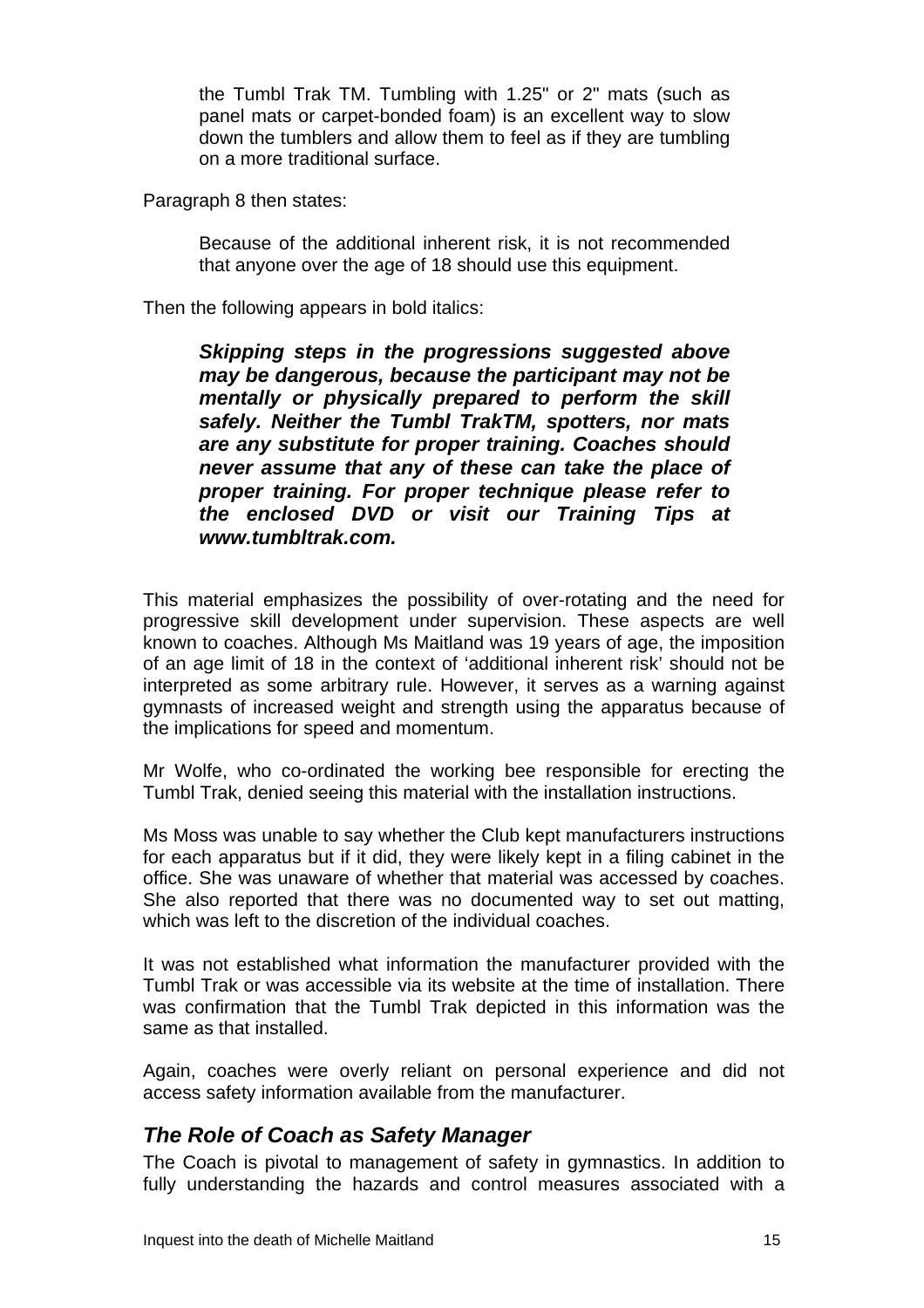particular apparatus, the coach needs to consider how best to manage the safety of groups or individuals in the use of the apparatus. He is the only member of the club to receive training in aspects of safety. There are a number of aspects to coaching relevant to this incident. I will address:

- The qualifications and experience of Mr Crane;
- Supervision of the Adults Class; and
- Supervision of Ms Maitland.

#### *Qualifications and Experience of Mr Crane*

Mr Crane was 23 years of age and had worked as a casual employee for Gymnastics Townsville since 2001. Mr Crane was also undertaking university studies.

He had been involved with the club for 14 years, starting as a competitive gymnast and progressing to the coaching and judging accreditation. He gained his assistant coach accreditation at 14 years of age and became a fully accredited coach at 16 years of age. Mr Crane holds a level one Men's artistic gymnastics coaching accreditation, which is the second highest level of attainment. He also holds a General Gym and Kindy Gym gymnastic level I coaching accreditation. He had completed a Saulto course workshop. Mr Crane was the current in the accrual of professional development points via coaching and judging competitions to maintain his coaching accreditation.

The evidence of Mr Brown, Co-ordinating Coach for the Club, and Mr Wolfe, another Coach and Treasurer of the Club, was that Mr Crane was qualified and experienced to take this class and to supervise the sequences that Ms Maitland was performing.

#### *Adult Classes*

Mr Crane was experienced in coaching adult gymnastic classes. He first coached an adult's class while in grade 11. He explained that the adult class is essentially a social class for people who want to come and try out gymnastics for recreational purposes. No specific direction or instruction was provided to him on how to run the adult class. He picked it up from in-class training and experience alongside other coaches. The adult class is a casual class where the participants are free to learn how to use any of the equipment they like although they first needed the coaches permission.

Other coaches made similar observations about management of the adult classes.

Mr Crane accepted that the adult class was different from other classes. In the latter, a group of gymnasts about the same age and level are taken through the same sequence or skills training. The supervision is constant. Adult classes depend on who attends and what they want to do. Stretching and strengthening sessions do not require full supervision, periodic checks are sufficient. Skill training did require direct supervision. Mr Crane reported some reliance on the fact that the participants in the adult class were mature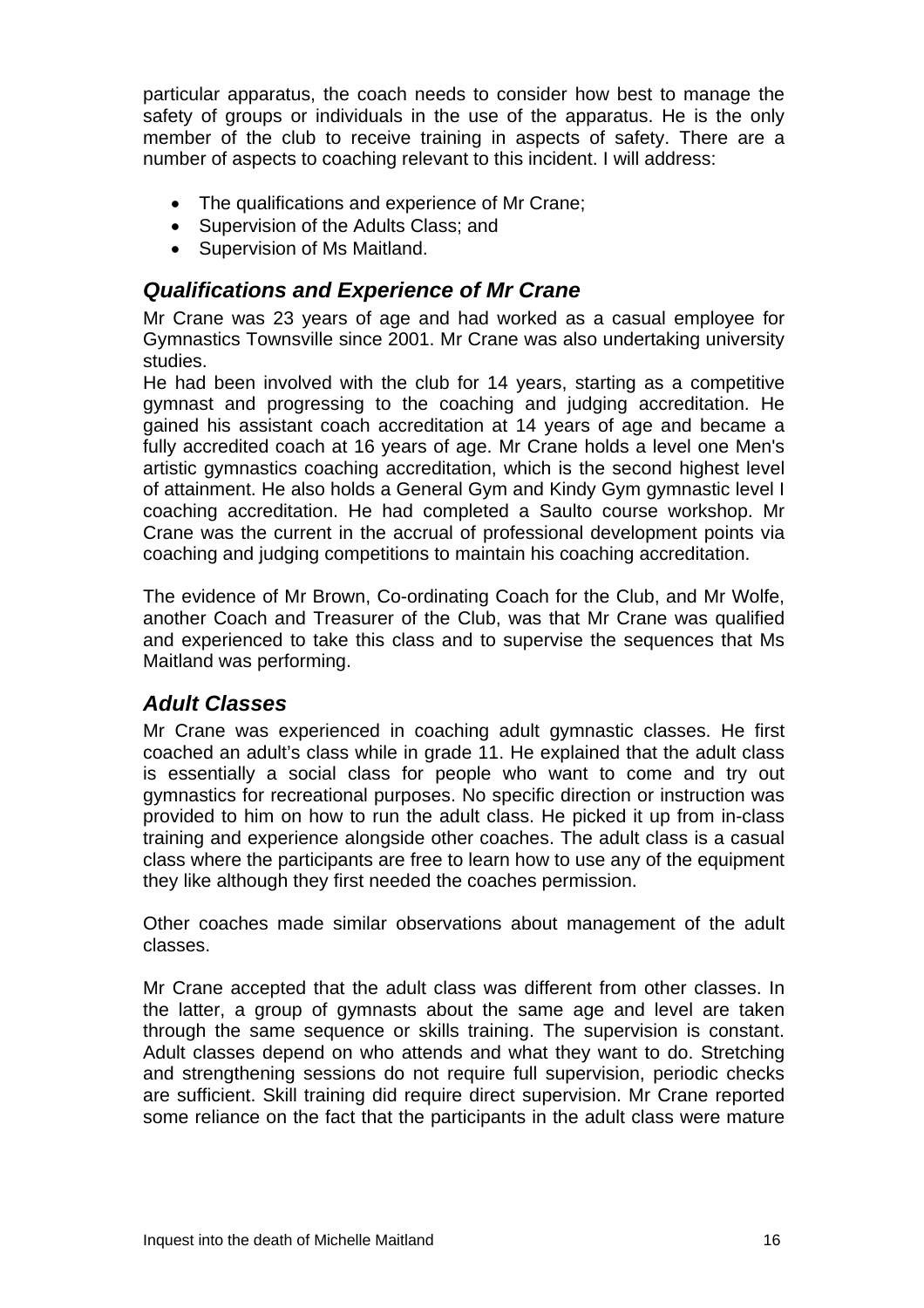and independent. It was assumed that they would take reasonable care for their own safety.<sup>[7](#page-17-0)</sup>

Mr Gilboy demonstrated the difference between adult classes and other classes in describing her approach to use of the Tumbl Trak in the context of a class structured to a particular level of gymnast.

 Ms Gilboy explained that different level gymnasts required different levels of assistance. For a level 4 gymnast, she would position herself on the Tumble Trak and spot (offer physical contact) them through the skill whereas for level 7 gymnasts, she stood directly beside the Trak and wouldn't touch the gymnast through the skill. When to spot and how to spot are skills taught to coaches during accreditation. Ms Gilboy also explained the progressive nature of skills development in gymnastics. <sup>[8](#page-17-1)</sup> If gymnasts were doing skills for the first time, Ms Gilboy said she would be 'right on them' with her hands the whole time. <sup>[9](#page-17-2)</sup> Ms Gilboy explained that when she took her class from one apparatus to another, there was a check to ensure that the set up was correct, mats in the right places, for the particular drills to be practised.

Although lesson plans were used in the structure classes, lesson plans were not used in adult classes.

It becomes immediately apparent that adult classes present an additional challenge to coaches in supervising activities. In adult classes, the participants pursue different interests at different levels of skill at different locations across the gymnasium at the same time. Other classes are structured and involve participants of the same level of skill at the same location or apparatus. Normally, the riskier skills are performed under the direct supervision of the coach, one at a time while the balance of the group waits alongside.

It is interesting to note that the report from WHS about its state-wide assessment referred to the issue of supervision and observed that Gymnastics classes were well supervised and participants were behaving in a controlled manner during inspections. However, the report then stated  $10$ .

One class, observed during the inspection, was not adequately supervised and an improvement notice was issued. The class was an adult gymnastics class. There was no lesson plan available and participants selected their own apparatus. The inspector observed participants using apparatus in an unsupervised manner. The club made a decision to cancel this class on the ground of difficulty in getting participants to follow instruction, the loss of one of three coaches taking this class and the high-risk nature of adults using gymnastics equipment unsupervised.

 7 T 1/61-63

<span id="page-17-1"></span><span id="page-17-0"></span><sup>8</sup> T 1/79-80

<sup>&</sup>lt;sup>9</sup> T 1/81 line 30-40

<span id="page-17-3"></span><span id="page-17-2"></span> $10$  at page 20 of 25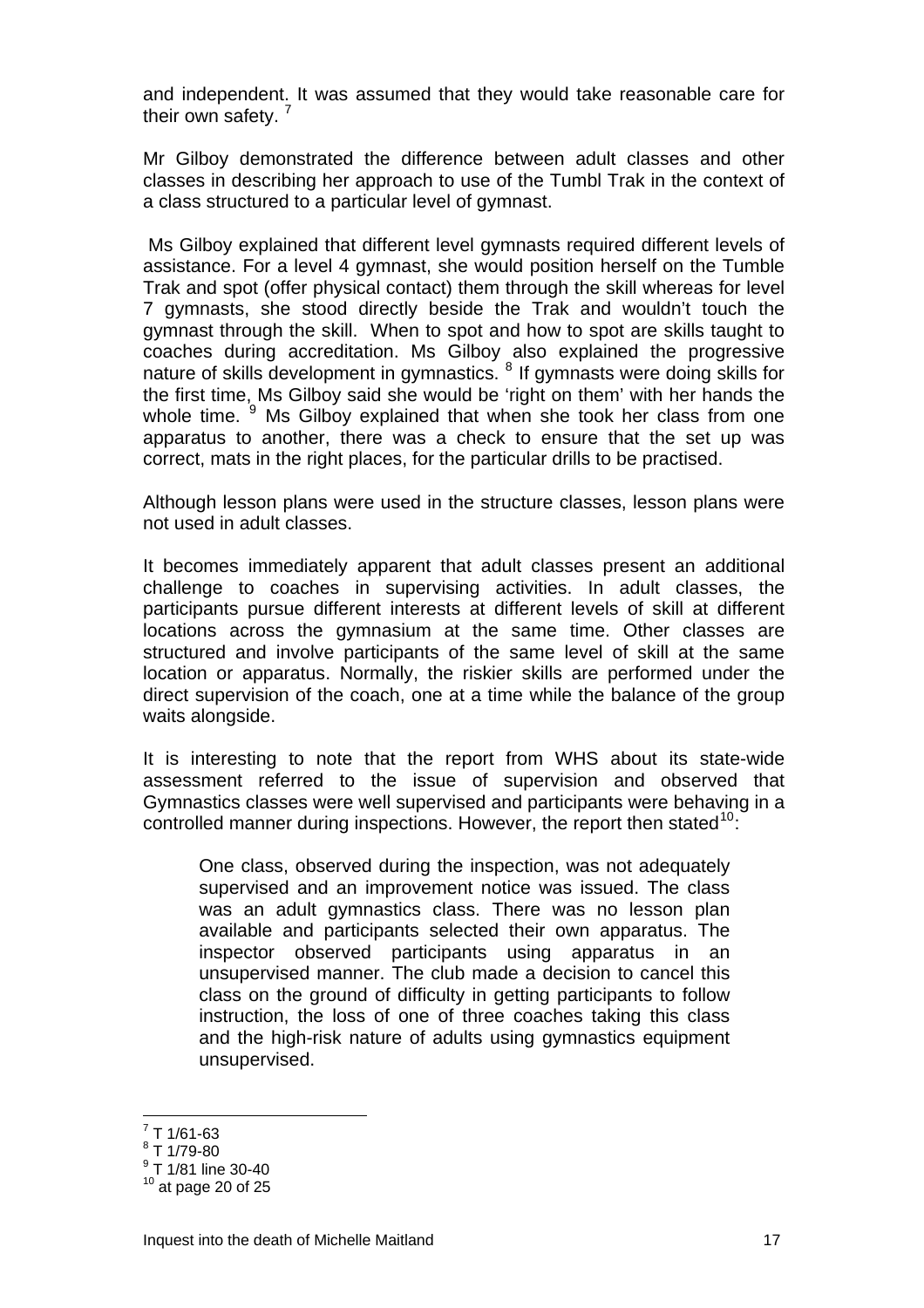Adult classes do present a challenge to gymnastic clubs in managing safety at an acceptable level.

### *Supervision of Ms Maitland*

It will be recalled Mr Crane gave evidence that Ms Maitland practised the round off flic backward layout as well as a standing backward layout with full twist. He also gave evidence that she was struggling with the twist. It would be reasonable to expect that at some point in the future Ms Maitland was going to incorporate the full twist into the backward layout as part of the longer sequence. It was Ms Maitland's decision to incorporate the full twist and that decision was not made in discussion with Mr Crane. Indeed, it was Ms Thorogood's impression that Ms Maitland decided to 'chuck it in' suggesting an impulsive decision. The absence of any such discussion on this point between Ms Maitland and Mr Crane seems entirely consistent with the way in which the adult classes were conducted. It is not clear from Mr Crane's evidence what Ms Maitland was planning to achieve during the Adult Classes in terms of connecting skills into sequences. It is impossible to do otherwise than speculate on what might have been the outcome of any discussion between Ms Maitland and Mr Crane about attempting to incorporate the full twist into the layout. Mr Crane might have reflected on the skills progression to date and considered it less than satisfactory, suggesting further skills development was required before making the attempt. He might have agreed and relocated to a position to assist in execution and recovery on landing. He might also have considered the adequacy of the arrangements of the matting.

# *Workplace Health and Safety Qld (WHS)*

In response to this death, the Minister for Industrial Relations asked WHS to assess the adequacy of safety associated with gymnastic activities in Qld. WHS developed an assessment process in consultation with Gymnastics Qld and Gymnastics Australia. The Terms of Reference specified the matters that were to be assessed, including:

- The level of awareness of relevant health and safety obligations;
- Risk identification and assessment strategies used to manage safety risks;
- Assessment of participants skill level and ability;
- Supervision arrangements;
- Competency of staff and coaches; and
- Safety associated with usage of equipment during gymnastics.

25% of the 104 Clubs in Qld were selected for assessment in a manner that allowed for a representative sampling. Assessments were conducted from 23 March to 19 May 2011. There were two parts. The first was a desktop assessment reviewing documented procedures and the second, an inspection while classes were conducted. An assessment checklist was developed in consultation with GQ and GA as an information-gathering tool and as a benchmark for compliance. Inspectors conducted 62 site visits to 26 facilities. 36 improvement notices were issued in the process; the most common related to the potential for contact with hard surfaces.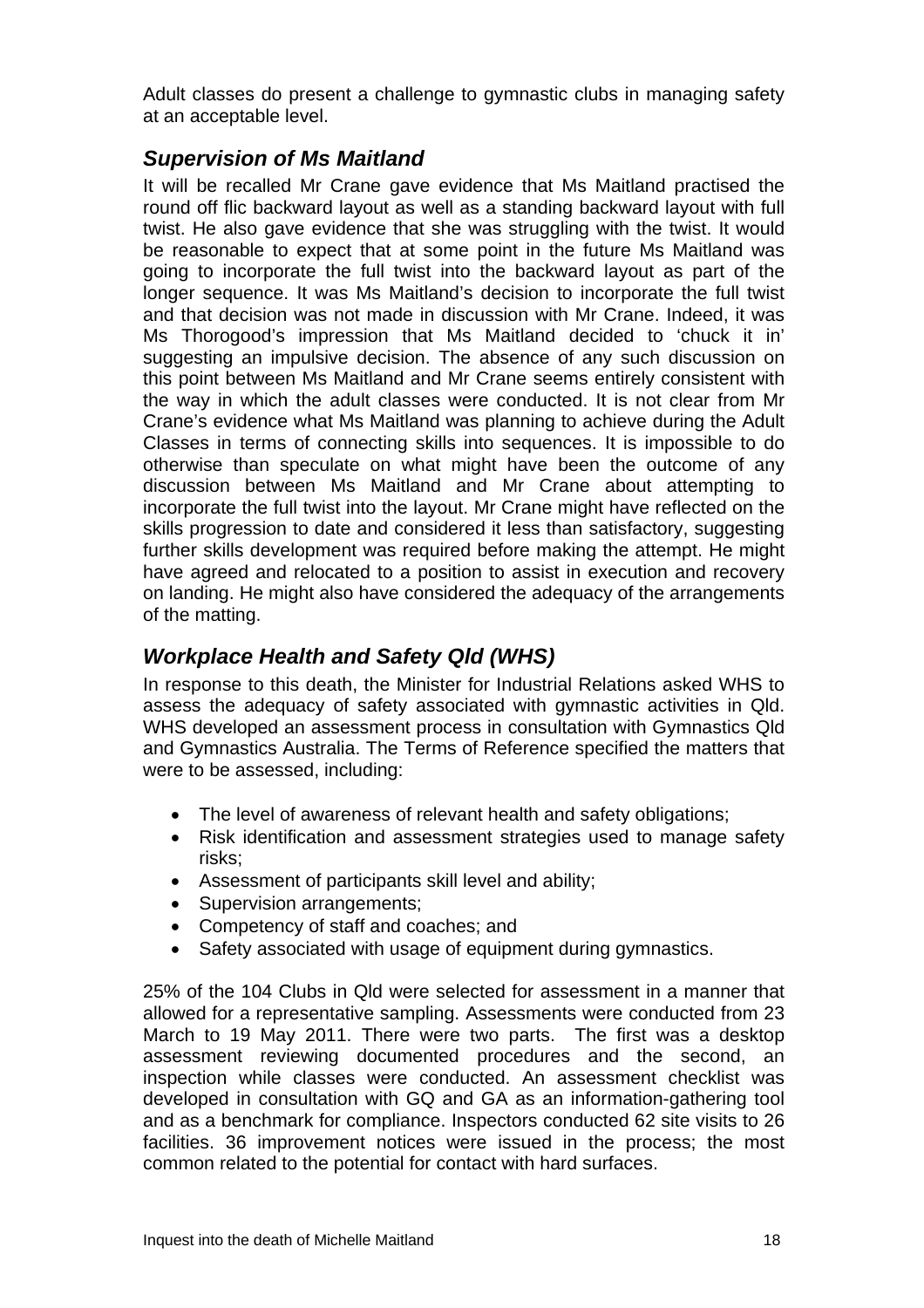There were a number of findings relevant to the present matter:

- Less than half (42%) of clubs had conducted risk assessments to identify any risk of injury due to layout of equipment;
- Only 31% of lesson plans stated the level of supervision or coach's positioning.
- Less than half the clubs outlined safety considerations in the layout of equipment in lesson plans and even less clubs consulted manufacturers instructions (23%) or equipment suppliers (38%) for advice on equipment layout;
- The focus of most lesson plans was skills development and progress;
- The risk of contact with all hard surfaces (unprotected components of apparatus) was not controlled in most clubs (only 8% compliant);
- Most clubs (77%) had appropriate matting in designated areas and on areas surrounding these landing areas;
- Only about 15% of clubs had a risk register identifying risks of injury due to layout of equipment.

Nearly all clubs assessed were affiliated with Gymnastics Australia through the Club 10 Program. This is a quality assurance program that addresses service delivery, organisation, financial management and safety. Clubs move through five levels of accreditation through self-assessment, external assessment and endorsement. The levels are rated through a star system; star 1 to 5 where 5 is the highest. All levels must meet the basic National Affiliation Standards. To reach higher star ratings, clubs must demonstrate compliance with higher standards. However, the results of the audit did not demonstrate that clubs with higher star ratings had better safety management.

A number of recommendations were made following the state-wide assessment. I have summarised the key recommendations of relevance to this inquest as follows:

- Risk assessments should be conducted on each apparatus and for each level of use to identify hazards, to assess risk and to select key control measures to mitigate that risk;
- The risk assessments should inform lesson plans including decisions about level of supervision required, progressive skills development, physical layout of apparatus and matting, positioning of coaches and other key safety controls;
- The lesson plans should be fully documented so as to demonstrate to the club the adequacy of safety management and for the education of trainee coaches;
- GA consider how it might assist clubs develop the expertise to conduct risk assessments and review its template lesson plan to include these features;

The WHS report concluded:

Safety during gymnastics activities is being managed through a combination of the commitment of club coaches, volunteers and industry associations. Gymnastics clubs have a strong awareness of workplace health and safety and emergency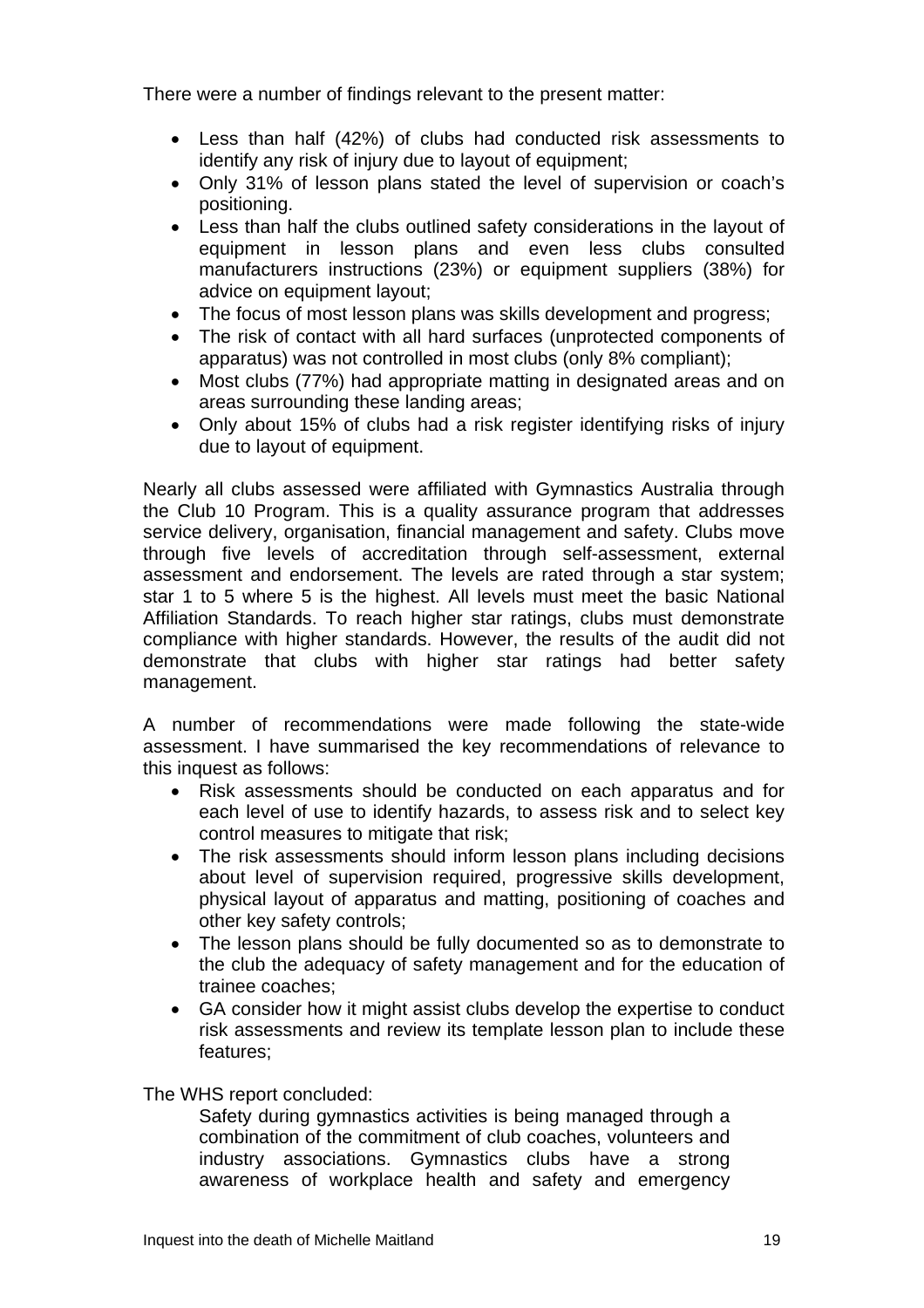management and incident recording. There is room for improvement in the areas of lesson plans, risk management, equipment maintenance, manual tasks and documenting skill progression.

Gymnastics Australia enjoys a strong membership in Queensland and delivers a comprehensive quality assurance program called Club 10. Club 10 is a valuable program that has ensured gymnastics clubs have a strong foundation to implement workplace health and safety systems. This program should be reviewed to ensure that it better meets the safety requirements of clubs and focuses more on implementation rather than documentation.

Sport and Recreation Services provide funding and nonfinancial support to GQ and gymnastics clubs. These services provide another opportunity to assist clubs to improve their safety systems.

In response to the WHS state-wide assessment Gymnastics Australia conducted a review of the Club 10 program. Bianca South led that review. She has tertiary qualifications and experience in management consulting having worked with major organisations in her career. She also holds qualifications in gymnastics coaching. Ms South prepared a report clarifying aspects of the review and the likely changes to be implemented. She also attended and was examined during the inquest.

She reported that GA accepted the findings of the WHS assessment and considered the recommendations fair and reasonable. She reported that redevelopment of the coach education program was underway.

She was able to report that GA had engaged safety consultants to assist in reviewing the strategies as well as actions underpinning the safety modules in the Club 10 program. A risk register template has been developed.

Similarly, Gymnastics Queensland provided a report in response to the WHS assessment. It also accepted the findings and recommendations. It worked with GA in reviewing the Club 10 Program and undertook to work with GA in implementing and delivering a revised program due early this year. GQ has conducted a course presenter update to ensure all presenters are delivering the safety module and lesson plan module in Level 1 Coach Accreditation course with appropriate emphasis on positioning of mats and coaches during gymnastic classes. GQ reported it had revised and distributed new lesson templates that emphasise and encourage coaches to consider their positioning during classes. Another course presenter update issued to presenters delivering the Salto Bridging Workshop focusing on matting and safe coaching practices, spotting techniques and technical information for progressive drills. In 2011 and 2012, the number of level 1 courses doubled to increase the use of accredited coaches. Finally GQ has developed a risk assessment template for use by clubs hosting championship events.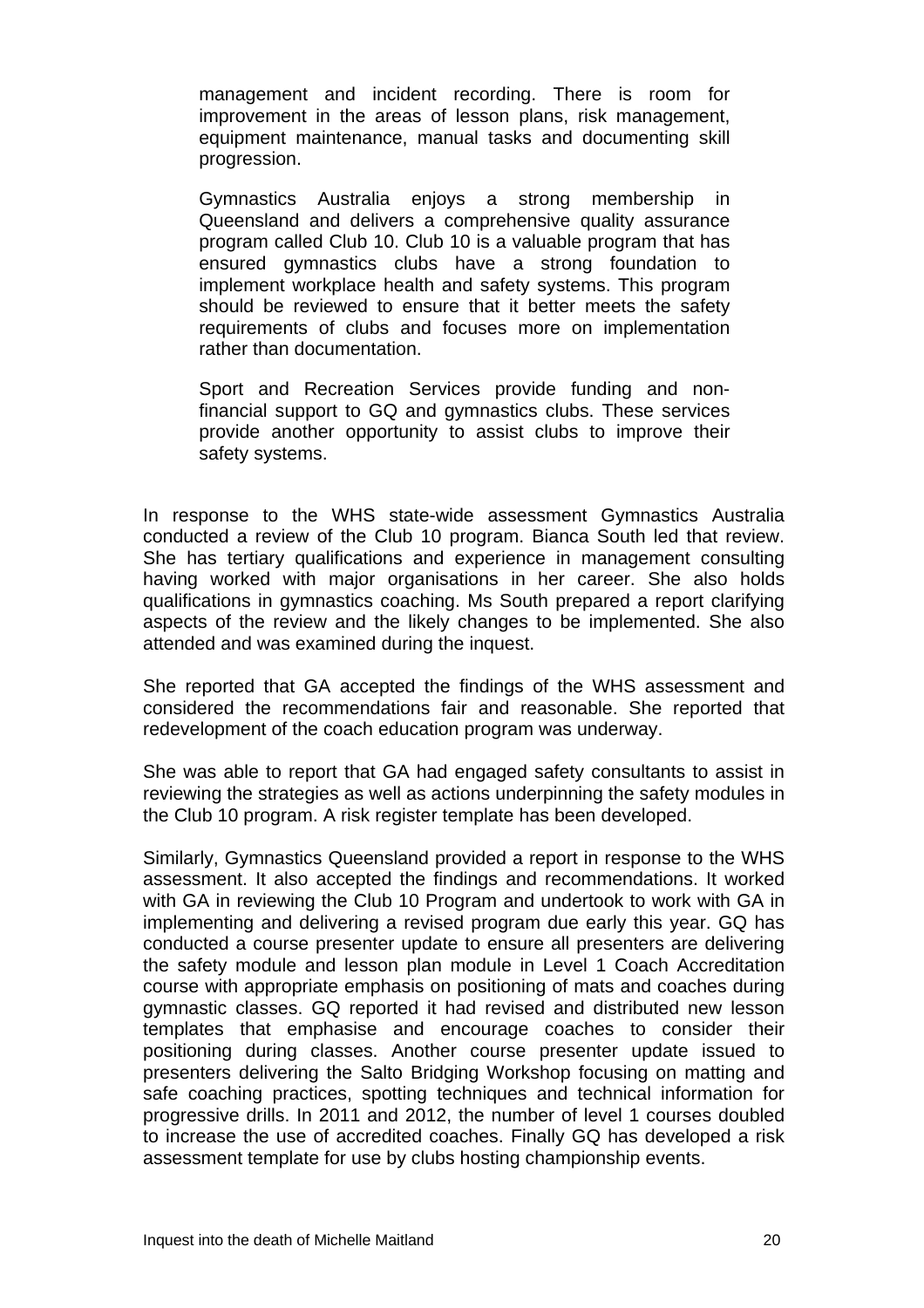Katherine Cannon from GQ attended the inquest and spoke to the report GQ provided the inquest. She reported that GQ was now reviewing incident reports that come to GQ due to a concern or complaint. GQ reviews the appropriateness of the remedial action, if any is required. However, at the moment, the process is triggered by an external concern and any lessons learnt are not disseminated back to the clubs. The mechanisms to support those processes have not been developed as yet.

It is important to understand that GA is responsible for establishing standards and the affiliated state bodies are responsible for implementation. GQ is principally responsible for processing and monitoring compliance with the requirements for accreditation within the Club 10 program for clubs rated 1 star to 3 stars. These services are offered in the spirit of fostering the sport of gymnastics. Neither association directly involves itself at an operational level within the clubs.

#### *Findings required by s.45 of Coroners Act*

| Who died:                 | The deceased is Michelle Maitland.                                               |
|---------------------------|----------------------------------------------------------------------------------|
| When she died:            | Ms Maitland died on 19 June 2009.                                                |
| Where she died:           | Ms Maitland died at Townsville Hospital.                                         |
| What caused<br>her death: | Ms Maitland died due to a severe head injury due to a fall<br>during gymnastics. |

How she died:

- 1. On 18 June 2009 Ms Maitland was performing a gymnastic sequence on the Tumbl Trak at Gymnastics Townsville when she overshot the crash mat on dismount and fell, striking her head on an uncovered concrete floor. She suffered a severe head injury from which she died the next day.
	- 2. Ms Maitland was participating in an Adult Class under the supervision of Coach Robert Crane. Prior to her fall, Ms Maitland was practising a round off followed by a flic followed by a backward layout. She also practised, as a separate activity, a standing backward layout with full twist from the end of the Tumbl Trak landing on the crash mat.
	- 3. Mr Crane was positioned within a few metres of the end of the Tumbl Trak and near a beam. He was supervising Ms Maitland and Ms Thorogood on the Tumbl Trak. He was also supervising two male participants doing strengthening work near the beam. There were other participants in the class.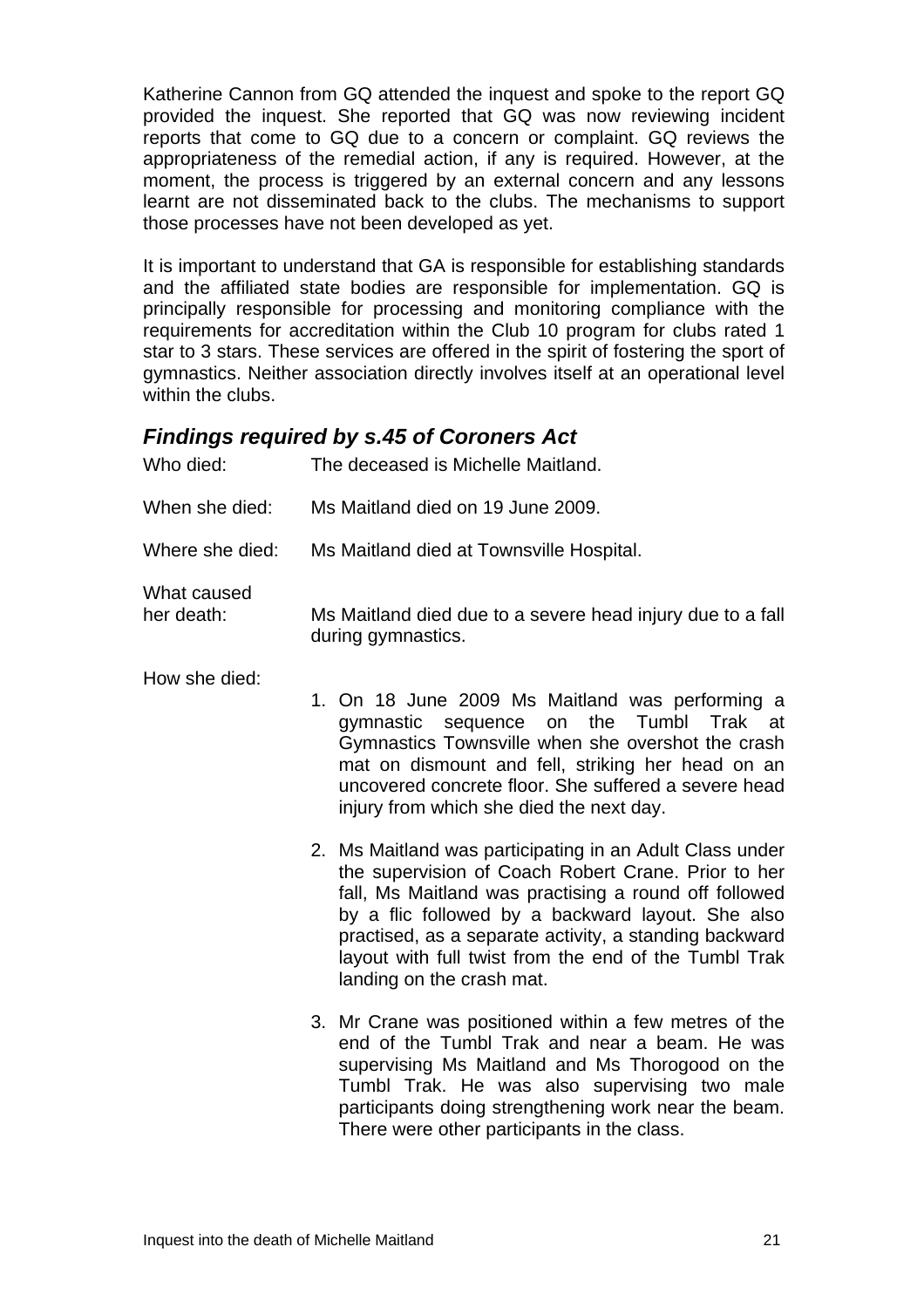- 4. Mr Crane gave advice to Ms Maitland at various times regarding her standing backward layout with full twist. She was experiencing difficulty with the full twist.
- 5. On the occasion of her fall, Ms Maitland attempted a round off, flic and backward layout with a full twist. She generated extra speed and momentum, sprung off the very end of the Trak and was 'too late' into the twist; causing her to overshoot the middle of crash mat.
- 6. Ms Maitland was mildly intoxicated from cannabis consumption that adversely affected her psychomotor function creating a greater risk of an error of judgement and less precision and coordination in her physical movements.
- 7. The attempted incorporation of the full twist was a decision made without discussion with Mr Crane. However, the Adult Class was unstructured in comparison with other classes and the same degree of coaching control over skills progression was not exercised.
- 8. Gymnastics Townsville did not properly assess the hazards associated with adults using the Tumbl Trak and the risk of adults overshooting the crash mat. As a consequence, Gymnastics Townsville permitted scatter mats normally positioned beyond the crash mat and covering the concrete area where Ms Maitland struck her head, to be moved about the gymnasium when and where required.
- 9. There was (and remains to a lesser degree) a need for a better understanding and application of formal safety risk management processes and structures in coach's management of gymnasts on apparatus. Each apparatus should be comprehensively risk assessed and any control measures selected to mitigate the risk should be adapted for the level of the particular gymnast (s) and incorporated into lesson plans. Key controls will include tight control of skill progression, matting arrangements, coach positioning and good communication.

#### *Recommendations*

Gymnastic clubs like Gymnastics Townsville does not have the resources and cannot be expected to assume the burden of reviewing, incorporating and training its staff on formal safety risk management processes and structures. Like most sporting clubs, safety practices and procedures have evolved over time. The initial and recurrent training of coaches was the normal way of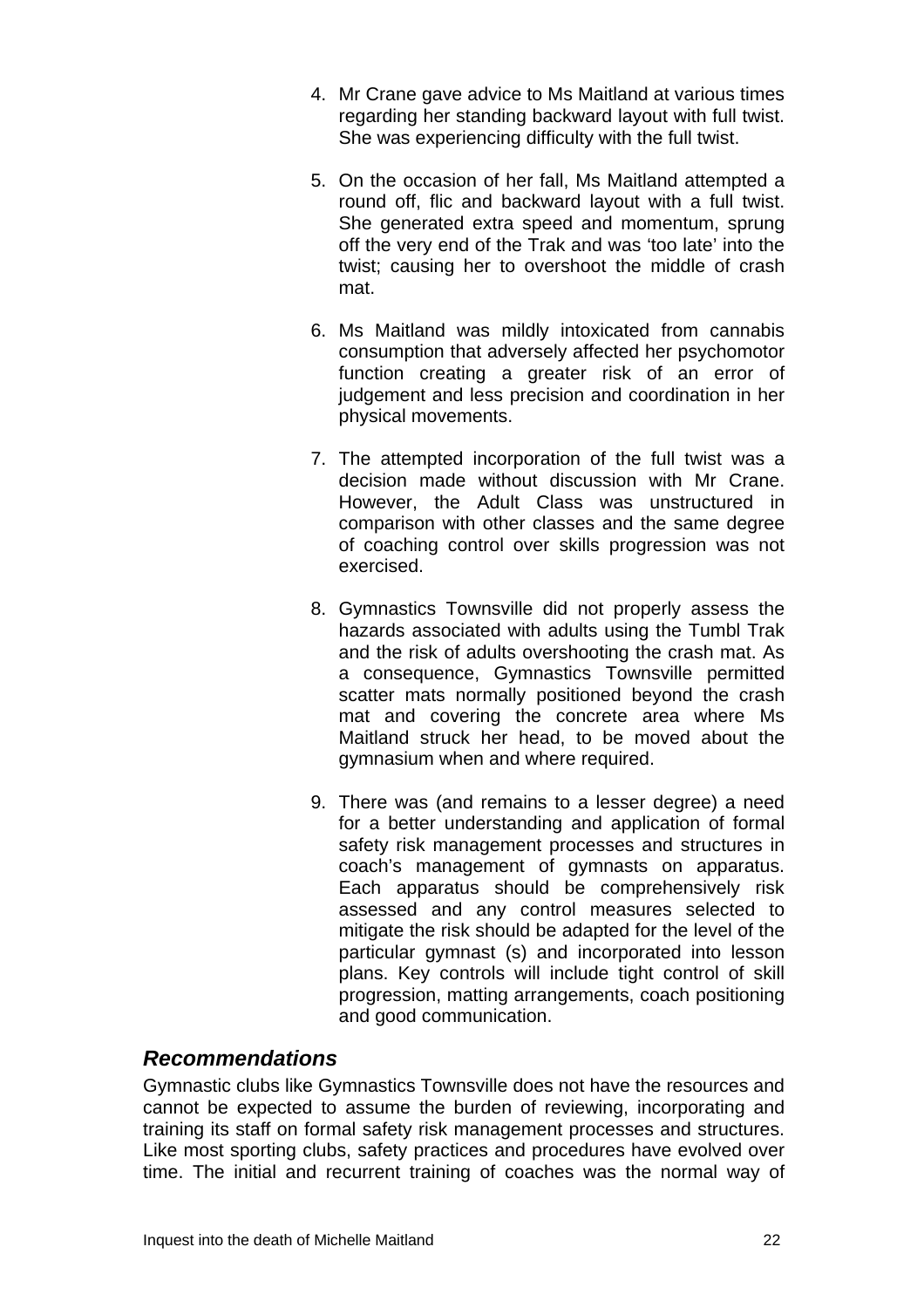passing on the wealth of past experience. However, as the community's expectation for safety outcomes has increased, management of safety has become more sophisticated. Where previously the focus was on the knowledge and experience of the individual coach, formal safety risk management structures and processes can be used to harness the collective knowledge and experience of the coaches and to provide a better platform for constant improvement. These structures and processes also allow for better governance at a club and association level.

For example, a risk assessment of the Tumbl Trak at installation might have considered the potential for adult use, led to a review of the manufacturer's literature as well as discussions with coaches at other clubs who already use that equipment, particularly given the limited experience of the Townsville coaches with it. That risk assessment might have revealed the possibility, based on the speed and momentum adults were capable of generating, of the need for a larger possible landing area with room for error. The control measures for an adult class might have included more extensive matting, tighter control of skills progression, and greater supervision with better communication. Lesson plans are an ideal vehicle for adaptation and implementation of the findings of risk assessments to address the different needs of different level of gymnasts. It is easy with the benefit of hindsight to apply the risk management process to an incident. However, the risk management process provides a structured, pro-active approach to managing risk. When an organisation progresses beyond merely documenting a risk assessment because 'it must be done' and embracing the opportunities for structured improvement, incident and accident rates do drop.

I am satisfied that Gymnastics Queensland and Gymnastics Australia appreciate the cultural change required to implement a formal safety risk management approach and its implications for the training of coaches and club management committees. Steps have been taken to support risk assessments of apparatus and activities. Templates have been developed to support translation of key control measures into lesson plans. These and other initiatives are likely to be incorporated into safety modules with the Club 10 quality assurance accreditation program, an enormous exercise.

**I formally recommend that Gymnastics Queensland and Gymnastics Australia implement the recommendations arising from the review of the Club 10 program initiated in response to the Workplace Health and Safety Qld state-wide assessment of gymnastics safety.** 

I close the inquest.

K Priestef

Coroner Kevin Priestly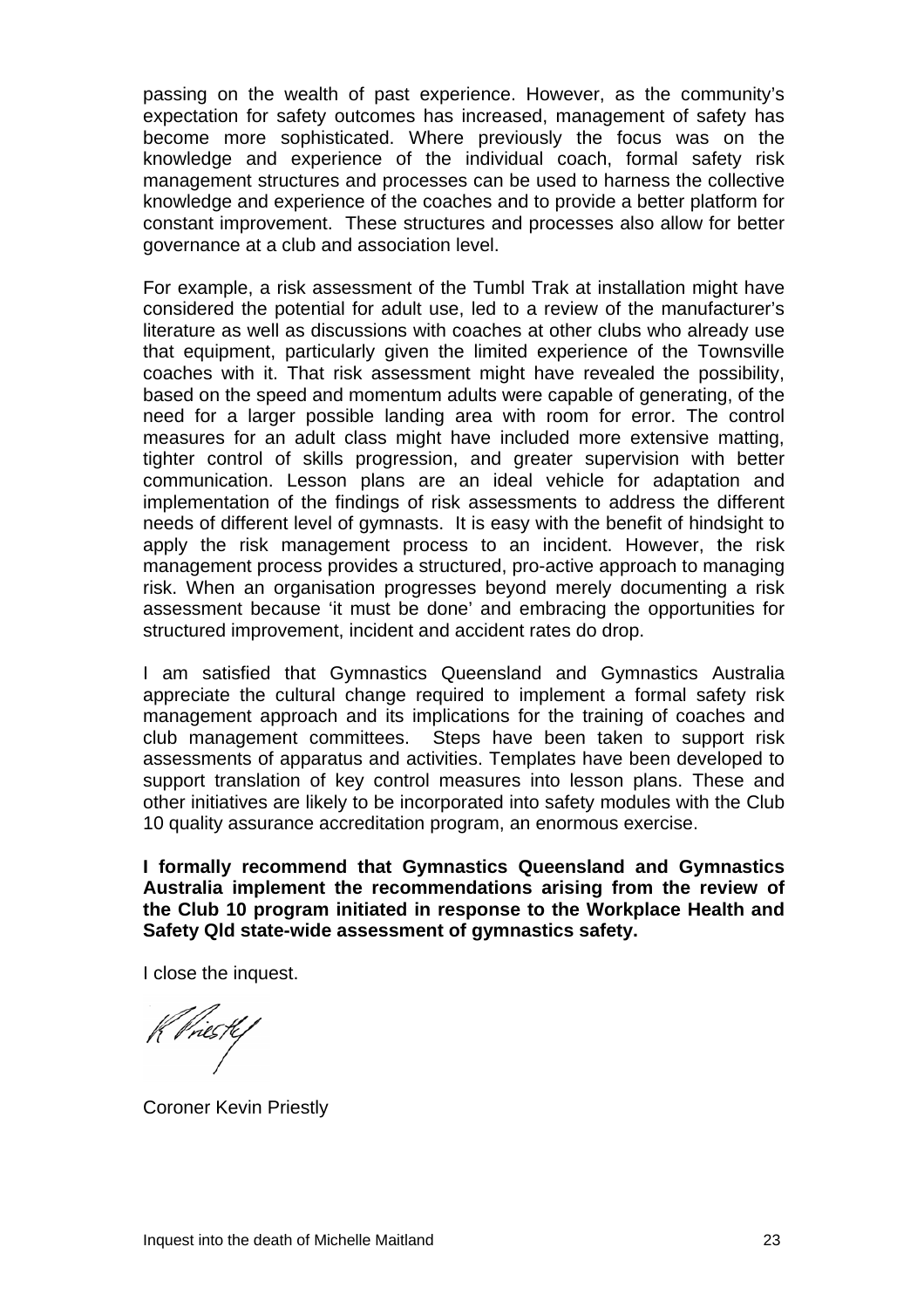#### Appendix



Photograph showing Tumbl Trak (centre background), crash mats (red and yellow) and green uncovered concrete floor (foreground)